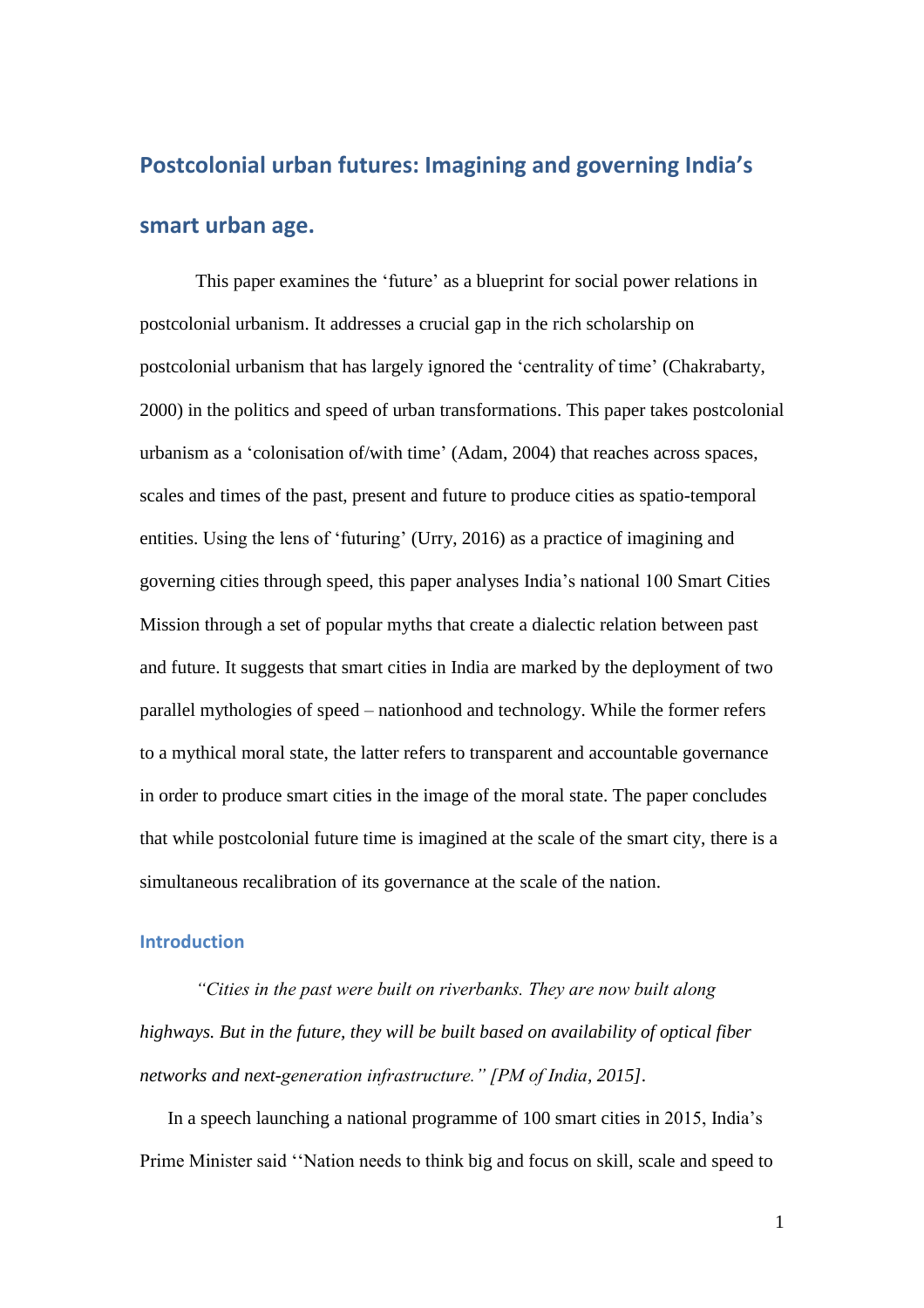revive India's growth story'. In order to achieve this, he noted that India's future cities will no longer depend upon its natural resources; rather on its proximity to 'nextgeneration infrastructure' that will produce new 'cities built on i-ways'. This vision of the future constructs a linear trajectory of progress, which sees history as slow and organic, and the future as an algorithmic spatio-temporality marked by the speed and scale of action. This reinvention of the future by referencing the past can be seen as a practice of what Urry has called 'futuring' (Urry, 2016) – the imagining, governing and performing of particular visions in the present with a view to reinforcing power in the oncoming times. In India, 'futuring' includes the discursive, political and material practice of anticipatory action taken in the context of an unfolding dialectic between past, present and future time. This dialectic manifests in the present – the 'crises' of rapid urbanization, rise in urban population, the breakdown of infrastructure and law and order as well as perceived 'threats' to nationhood and national identity. Futuring as Adam (2008: 7) argues, includes a whole range of 'socio-political, legal, scientific, economic and everyday performative, enacting practices', of technologically enhanced urbanism. It reinforces many aspects of the future city as – a vision, a form of representation, a scaling of action, a performance, as well as a practice of nationbuilding that have become the blueprints for action in the present (Bell, 1999). In this context, India's smart cities reflect particular 'futures in the making' (Adam and Groves, 2007; Tutton, 2017) that are not just representational or imagined, rather spatio-temporal, material-aesthetic and technological.

One of the key practices of futuring by smart cities in India has been to initiate processes of 'fast urbanism' (Datta, 2017) – a strategy of taking advantage of the speed of urbanization, whereby bureaucratic, legal and political processes are streamlined. The 100 Smart Cities challenge, conceived as part of the ruling party's

 $\mathfrak{D}$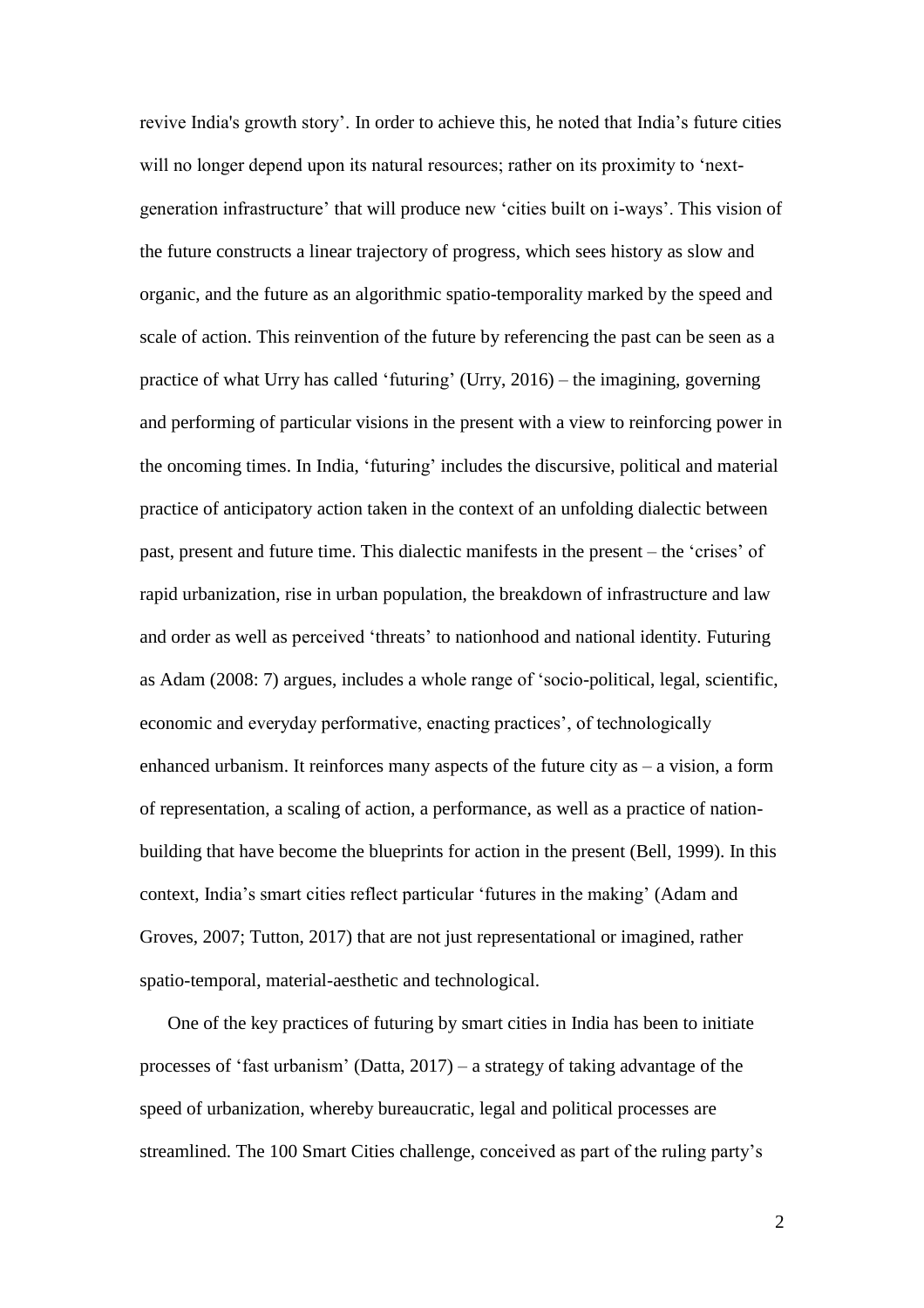election manifesto in 2014 is an integral part of its fast urbanism strategy. The Smart Cities vision is a global image of future cities driven by ubiquitous technology (Townsend, 2013). In India, the national Smart Cities Mission aims at transform 100 existing cities through the retrofitting of digital infrastructures and software technologies. This is supported by a federal investment package of \$1million shared equally across each city. The smart cities mission was announced in 2014, approved in April 2015, 98 cities nominated in August 2015, first 20 winning cities announced in January 2016, with a total of 90 cities announced till June 2017. This fast-tracked opportunistic moment of India's urban age is constructed as dialectically oppositional to conventional planning and governance in India, the latter seen as slow, parochial and obfuscatory to processes of economic growth.

However, the parameters of the Indian smart city are up for grabs. While global definitions of smart cities are mainly data-driven, the Indian smart cities break from this mould to note that

*'there is no universally accepted definition of a smart city. It means different things to different people. The conceptualisation of Smart City, therefore, varies from city to city and country to country, depending on the level of development, willingness to change and reform, resources and aspirations of the city residents. A smart city would have a different connotation in India than, say, Europe. Even in India, there is no one way of defining a smart city.' (Ministry of Urban Development, GoI, 2017)*

Indian smart cities are required to incorporate 'a range of approaches - digital and information technologies, urban planning best practices, public-private partnerships, and policy change - to make a difference.' (Government of India, 2016). Examples of smart initiatives include: online platforms for citizen engagement, CCTV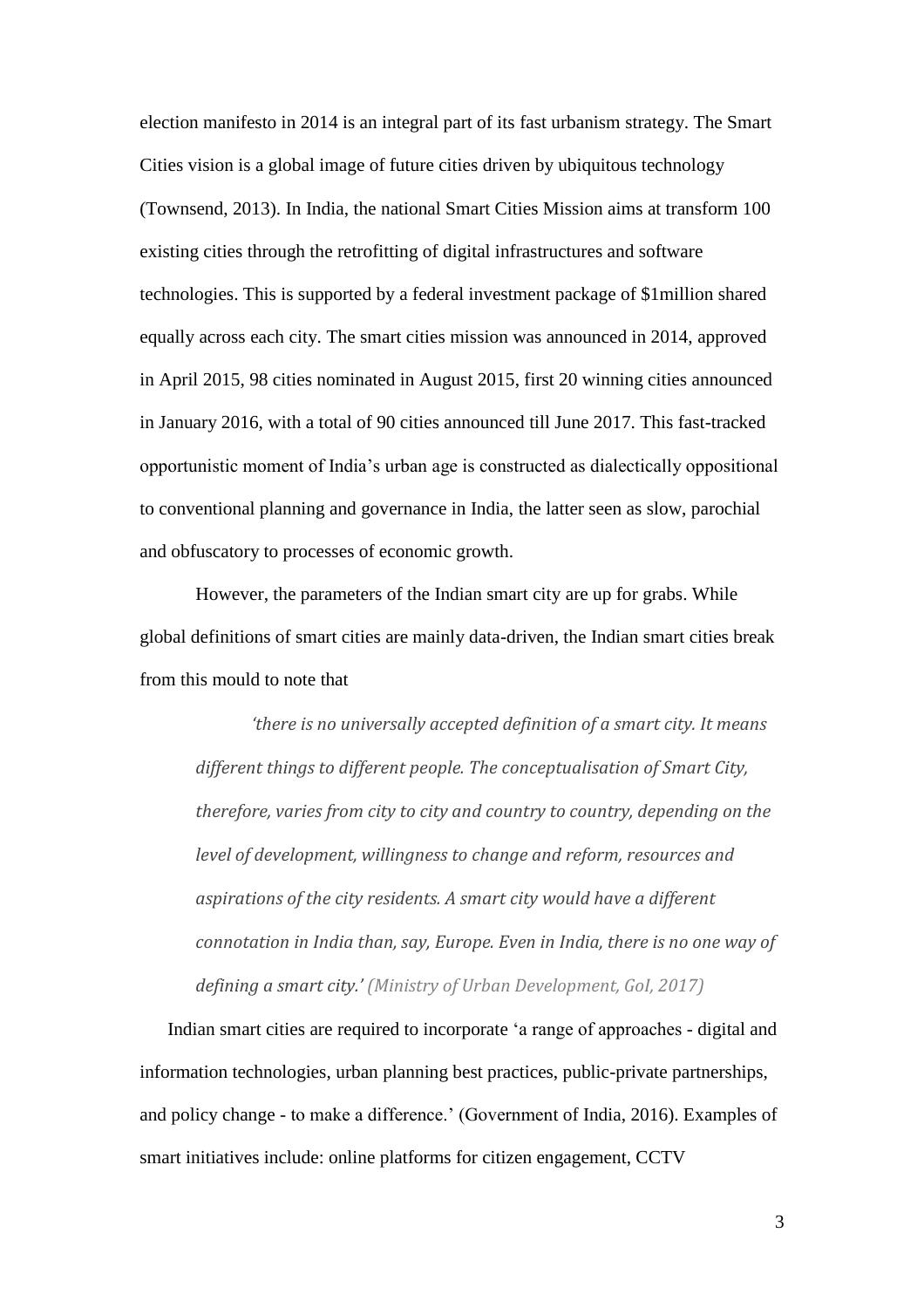surveillance, transit hubs and technological solutions to improve the efficiency of physical infrastructures.

But this smart city upholds a set of popular myths about the future that have a dialectical relationship with a mythological past. It has thus turned out to be a 'wicked problem' (Tutton, 2017) evident in the continuous tensions in the Indian public realm between an imagined future of Hindu nationhood and how to govern this future through technology in the present. This has been observed recently in a series of public lynchings of ordinary citizens to be selling, buying or consuming beef, or couples believed to be marrying out of faith as well as the killings of liberals and activists perceived to be 'hurting religious sentiments'. Using the lens of 'futuring' I will make three arguments. First, that *Indian smart cities draw upon strategies of 'fast urbanism' (Datta, 2017) that construct a dialectic relationship between the past and present in postcolonial futures.* This means using the rhetoric and practices of speed and time efficiencies offered by smart cities as 'space-time machines' (Kitchin, 2017) to mark the end of oppressive colonial legacies and the onset of a future time of prosperity. This futuring by speed is omnidirectional, which presents the smart city as the prototype of a postcolonial urban future  $-$  a 'possible, present future, a future that is pictured, planned, projected, pursued, and performed in the present.' (Adam, 2008).

*Second, postcolonial urbanism is marked by the deployment of two parallel mythologies of the future – nationhood and technology.* These two distinct but connected storylines produce a dialectic between rational and mythological time to reinforce strategies of speed and fast urbanism. I argue that while nationhood constructs a mythology of the future, technology too begins to acquire mythological dimensions as the only possible future. Smart cities, constructed as India's urban future thus becomes fraught with the ambiguities of mythical pasts and technological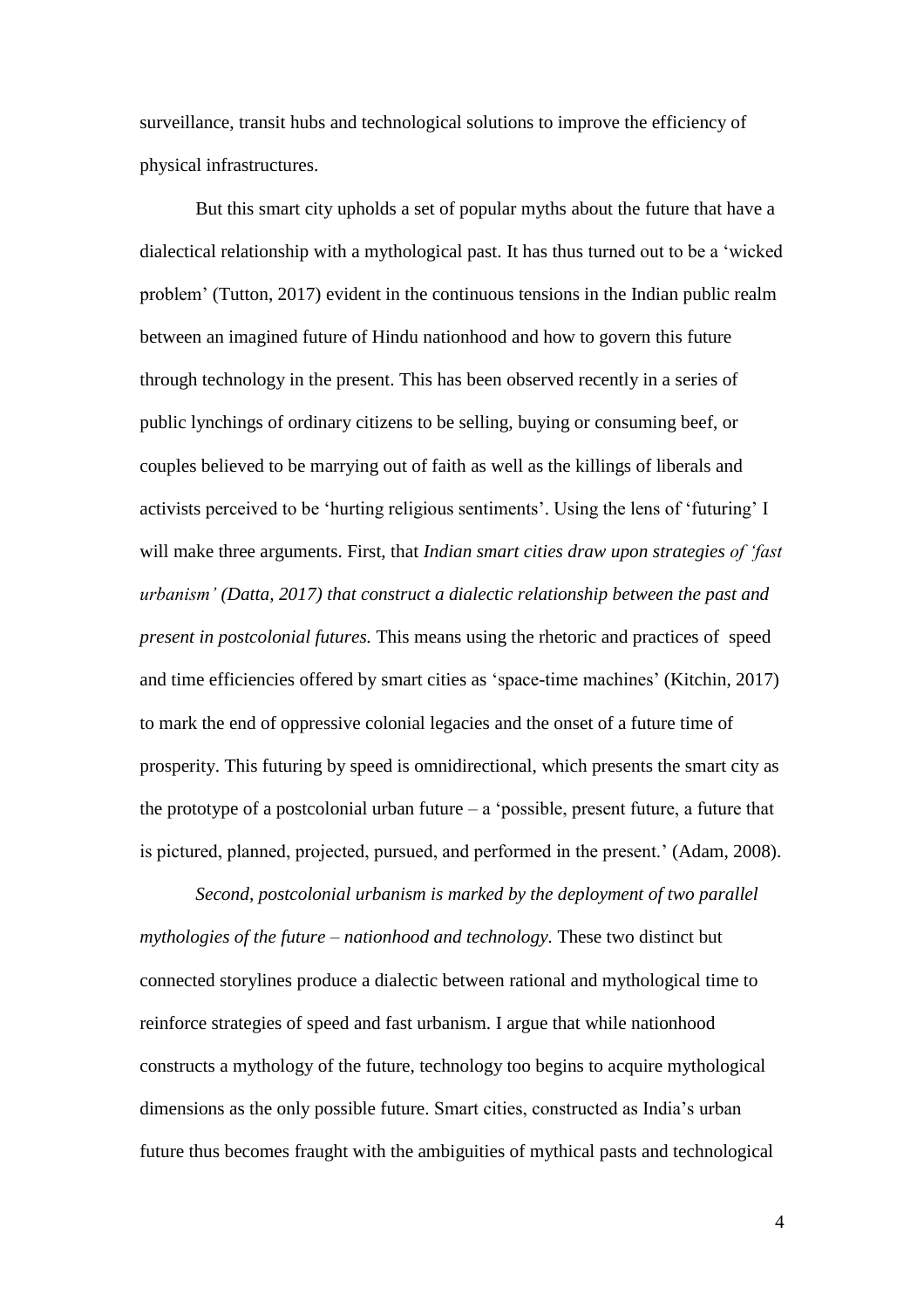futures that begins to inter-reference each other for legitimacy. Understanding these dialectics between mythology and technology thus enables us to conceptualise smart cities as a vernacular idiom of postcolonial urbanism in India. This relocates earlier focus on 'geographies of theory' (Roy 2009), 'extrospective urbanism' (McCann and Ward, 2011) 'planetary urbanization' (Brenner, 2014; Brenner and Schmid, 2015; Merrifield, 2013) or 'worlding' (Roy and Ong, 2011) to the spatio-temporality of a Hindu mythical past that produces a blueprint for a technological urban future.

*Finally, while postcolonial futures are calibrated at the scale of the smart city, there is a simultaneous recalibration of fast urbanism at the scale of the nation.*  Futuring through the simultaneous scaling down and scaling up of speed produces another set of dialectics between the scales of the nation and the city. The 'vision' reports of global consultancies, adoption of smart city packages by city governments, the enactment of laws and policies by the federal state to support the making of smart cities, national and international smart city competitions, all make evident that the future of the postcolonial state is now being fundamentally imagined at the scale of the smart city. However, as I will argue in this paper, its governance entails a loss of political power of the city, which contradicts current 'urban age' visions on the need for cities to have more political autonomy. I suggest that this produces a strategic ambiguity between imagined futures as urban autonomy and governing futures as national sovereignty that has come to define the postcolonial urban moment.

This paper is based on a range on narratives, discourses, stories and images of the future that were part of a research network titled 'Learning from the Utopian City'. Drawing upon the network activities, this paper I have used two scales of enquiry in this paper. First, is an analysis of publicly available policies and documents on India's urban age, with a focus on the smart cities mission. A key source is the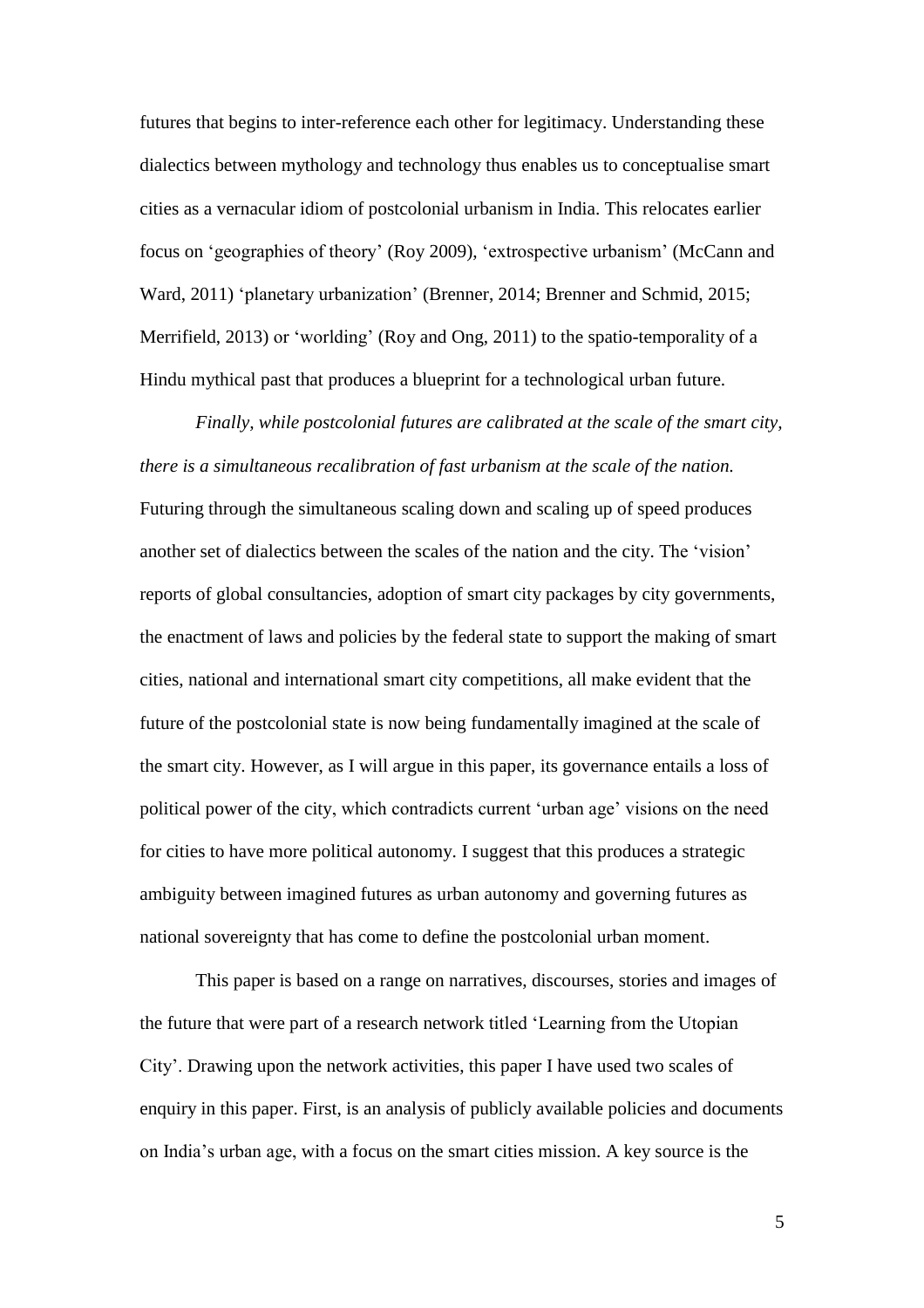federal myGov.in Website which hosts most of the public documents on the 100 smart cities challenge. A second scale of analysis is embedded in the interactions within the space of a series of city stakeholder workshops organised in India. The workshops brought together a range of participants (between 20-30) from government departments, private developers, ICT companies, NGOs, residents' welfare associations, slum dwellers associations and so on. Here, stakeholders met around a table to present and discuss their visions of the future Indian city. The key debates in the workshops were around the imagination of the future city, how it should be governed and what it means to live in this future city. Stakeholders in government, third sector and subaltern groups exchanged their thoughts, ideas and perceptions about the smart city whilst also realising that the smart city held very different meanings across the table. The meaning of 'smart city' was encased in a morass of uncertainties – even amongst bureaucrats and consultants in our workshops, there was confusion and disagreement in terms of its definition and local manifestations, notwithstanding its regulatory and policy implementations. This paper focuses specifically on the imagination and governing of India's urban future among the policy makers, civil servants and councillors – or those who loosely represent the 'state'. The analysis and discussions that I present here do not focus on the details of these discussions per se, rather contextualises the emergence of particular storylines around futuring that represent a series of dialectics around mythology and technology vested in a smart urban age.

In the first half of this paper, I outline the theoretical imperative to understand postcolonial urban futures as a mythology of speed manifesting in the future smart city. I then focus on the dialectics of mythology and technology in the Indian context corresponding to the simultaneous emergence of Hindutva nationhood and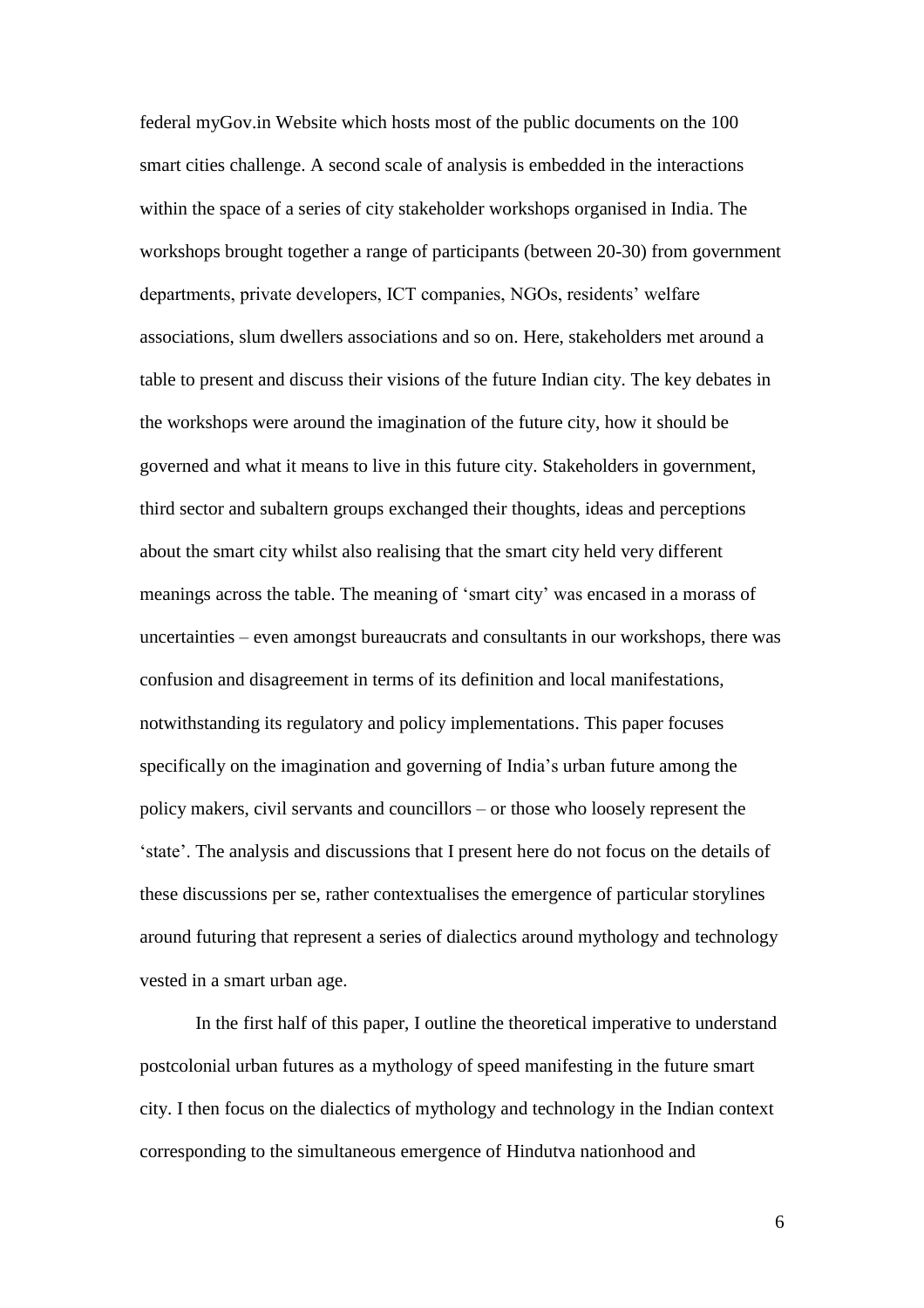technological governance directed towards the smart city. The second half of the paper analyses how several time-based initiatives around 'Minimum Government, maximum governance' shape of two parallel storylines around the smart city – Ram Rajya, the mythical Hindu kingdom imagined as India's future and the father-son metaphor as a paradigm of centralised governance of the city by the state. I conclude by discussing the impoverishment of the imagination in India's future and possibilities of its reimagination as a moral imperative of justice.

## **Postcolonial urban futures: The mythology of speed**

Although contemporary Indian urban policy is rife with references to time in its creation of a prosperous urban future by capitalising on present opportunity, it is surprising that the 'future' as a spatio-temporality of knowledge and power has received so little attention in postcolonial urban theory. Over two decades of scholarship on postcolonial urbanism has produced a rich analysis of the historiographies and genealogies of colonial rule and state governmentality (D Asher Ghertner, 2014; Raghuram et al., 2014; Robinson, 2003; Roy, 2009, 2011a; Roy and Ong, 2011; Schindler, 2017). This rich postcolonial literature critiques the neoliberal policies of urban governance that have sought to transfer responsibility of social and economic welfare onto the workings of the free market. Yet without a critique of how imaginations of the future drive contemporary urbanism and constructions of urban history, the rich postcolonial literature continues to be largely 'presentist' in approach. Despite recent observations that technological and scientific progress inculcated in smart cities transformations is driving a 'digital turn' in postcolonial urbanism (Datta, 2018) – there is little if any attention paid to the future as a spatio-temporal construction of the present.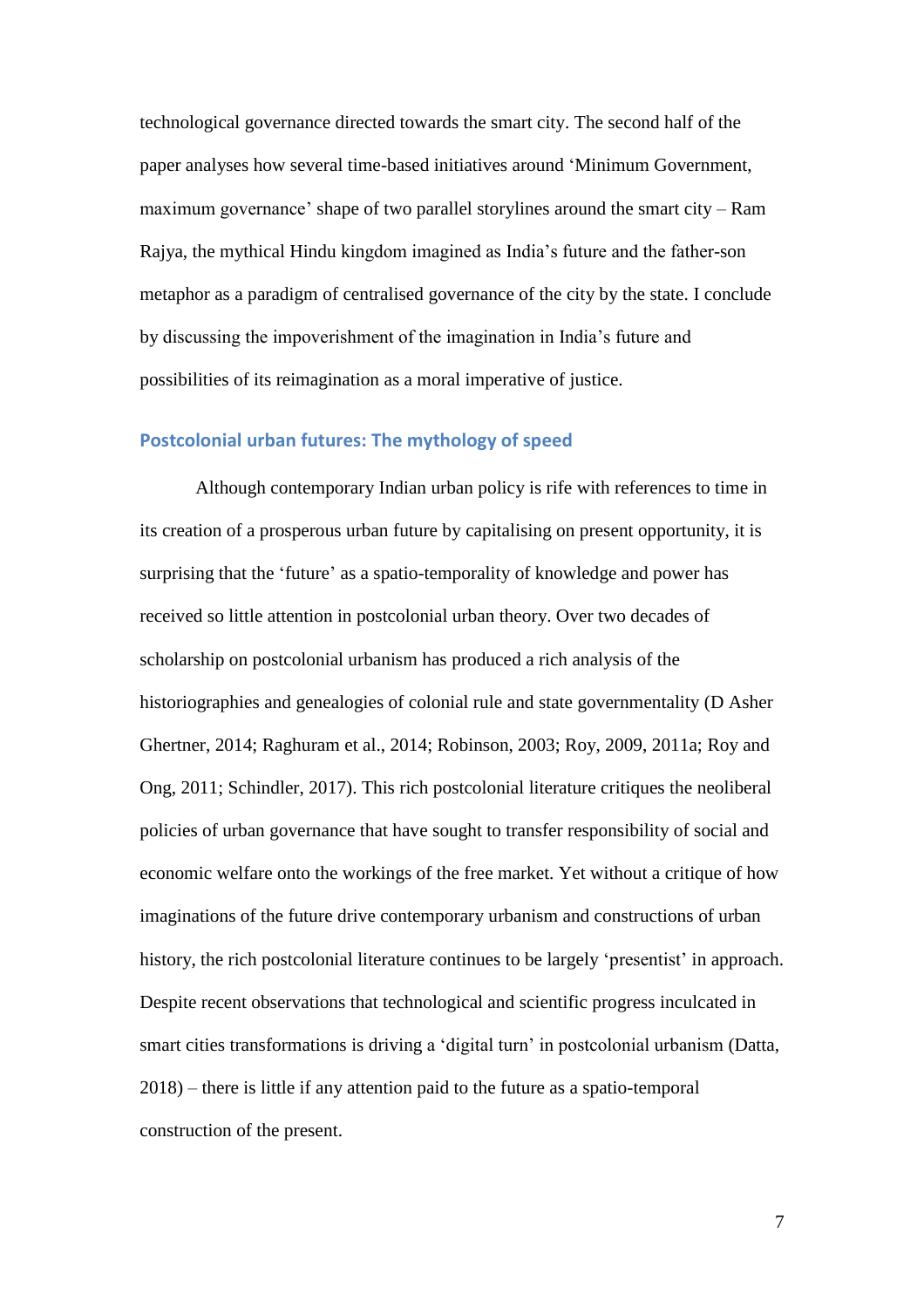Examining postcolonial urbanism through a lens of futuring means paying careful attention to what Chakrabarty (2000) has noted as the 'centrality of time' in understanding the connections between past, present and future in urban theory. Postcolonial time is not simply a periodization of the postcolonial moment and its construction relative to other moments of the colonial, premodern, modern and postmodern. In an anthropological approach to the future, Appadurai (2013) argues that the future is a 'cultural fact' with increased moral primacy in the present. Postcolonial time is thus a critique of particular modes of historical emergence of regimes of power and governmentality that fundamentally shapes societal constructions of the relationship between past, present and future. This is not to suggest that postcolonial time is incommensurable with clock time or historical time, rather as an 'othered' time, it always maintains a dialectic relationship with the linearity of modern time (Ganguly, 2004). Postcolonial urbanism can then be taken as a grid of social power relations that reach across spaces, scales and times of the past, present and future to produce cities as spatio-temporal entities. This involves both a 'colonization of time' and a 'colonization with time' (Adam, 2004). The former refers to the transformation of time into an exchange value, its quantification, capitalisation and ahistoricisation, such as evident in the time-efficiencies offered by technology. The latter refers to time as a developmental imperative that unfolds through a range of policy initiatives with time-bound outputs and expectations, such as evident in the smart cities challenge.

As an instrument of a rule of law and state sovereignty, manipulations of time through speed is a key instrument of postcolonial urbanism. The increasing colonisation of/with time means that postcolonial urbanism can be seen as fundamentally about a mythology of speed. This is the strategy of 'fast urbanism' a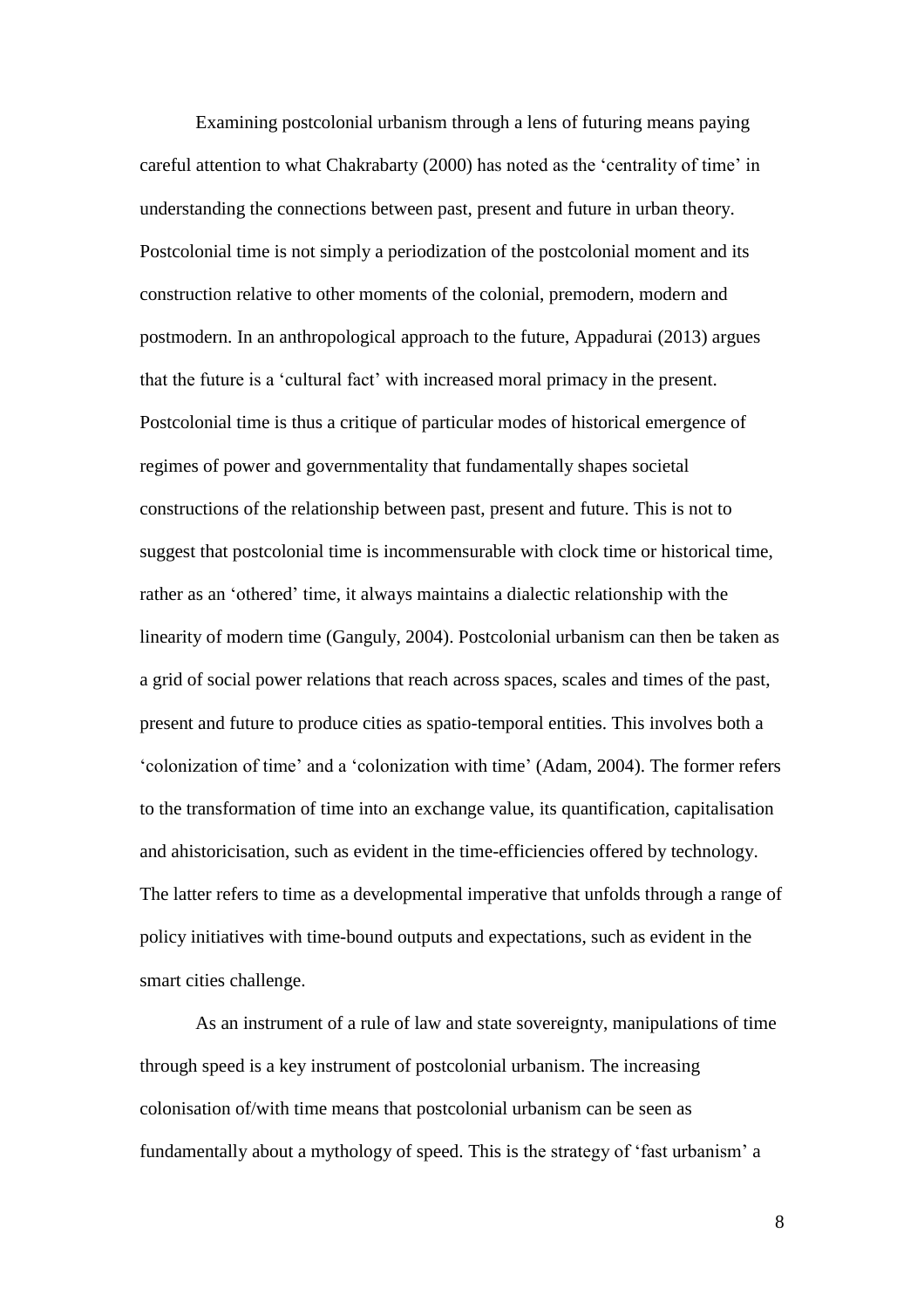mythology of time efficiency, which fuses speed and politics in the modern city (Virilio, 2006). This fusion produces what Virilio notes as 'the government of a differential motility, of harnessing and mobilising, incarcerating and accelerating things and people' (Virilio, 2006: 8). This produces 'a world in motion, expressed in translations of strategic space into logistical time, and back again.' In other words, postcolonial urbanism's relationship with time is in using the politics and rhetorics of speed in establishing rule of law over territories and populations in the postcolony. This is evident in India, where policy phrases such as 'futureproofing', 'fastforwarding', 'leapfrogging' and 'jumpstarting' among many others direct materialaesthetic visions and policies of smart cities. This 'presence of the future' (Anderson, 2010) in imagining and governing the city is evident in the mythology of speed in producing India's smart urban future.

Here I use mythology as both a storyline and an instrument of power. On one hand mythology relies upon an incessant flow of analogies between past and future. Mythology is a means of transposing quotidian experiences of the city into a moral language that relates it to a multiplicity of pasts and futures. On the other hand, myth serves, not only as a map or representation, but as a spatio-temporality of power engaged in the transformation of the Indian city into modern, technological and digitally enhanced spaces. Imagining and governing the future then produces an omnidirectional logistics of speed around a set of mythological constructs of the past, present and future.

In India, these time constructs are evident in the politics of Hindutva nationalism since the  $20<sup>th</sup>$  century which has used mythology as the moral imperative to signal technocratic futures (Udayakumar, 2005). Hindutva nationalism has seen a resurgence since 2014, using a set of mythologies surrounding symbols of perceived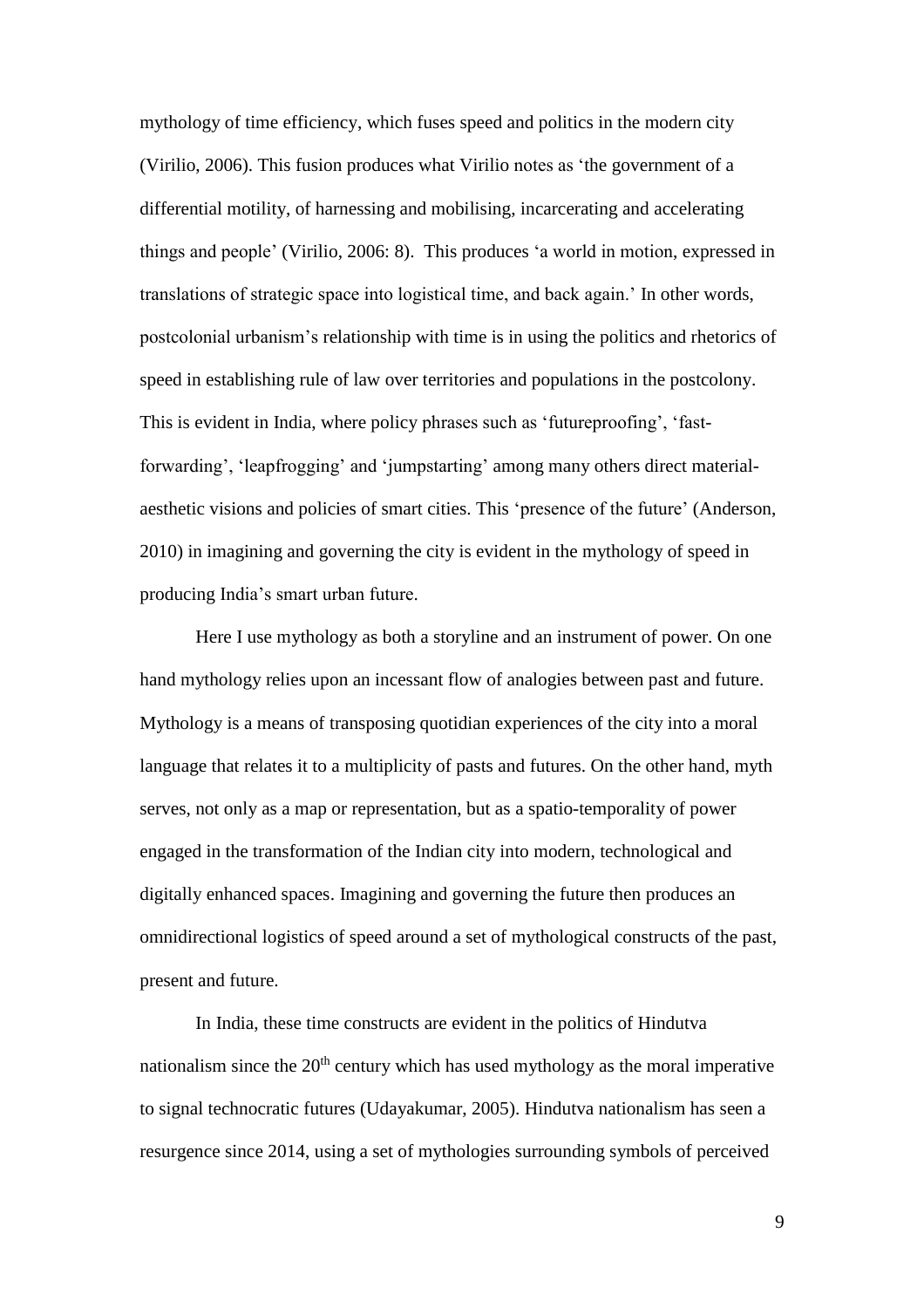'Hindu morality' and incredible symbolic and physical violence in the public realm. The smart city provides technology as a 'psychological buffering' (Krishna, 1992) against this violence, maintained through the perceived 'neutrality' of development, modernity and technology. This buffering reconciles the violence of the past in the future by fusing mythologies of nationhood with 'objective and impartial' science (Udayakumar, 2005). Through a creative translation of mythical motifs, the Hindutva ideology rationalises a technological future as a reconstruction of a moral mythological past (Corbridge et al., 2005). The smart city as a continuum of this logics uses the myth of a moral state as a metaphor for India's smart urban age. This fuses mythology with modern science into a 'singular future, … through a systematic nowcasting in the present', where the 'futuristic present is potent and powerful' (Udayakumar, 2005: 11). Thus 'history becomes a sacred blend of cultural logic, social organisation, ideological convictions, political program and future vision' (Udayakumar, 2005: 6), while the future becomes a blend of mythical history and technology.

Thus it is not that the past is ignored, or that the technological modernity of the smart city ruptures and erases the past; rather that two versions of the past begin to emerge in the future smart city. The first one is a 'ancient future' (Udayakumar, 2005) where all sorts of symbols of morality coexist with a 'latent future' (Adam, 2008). The second one is a more recent past – an 'anxious history' (Udayakumar, 2005), where enormous symbolic violence (Islamic rule, colonialism, and corruption among others) is deemed to have closed down possibilities of a moral future. While the anxious history is oppressive, ancient future is cast as present opportunity in the smart city. In this 'nowcasting', the moral state is the imagined future, smart city is its performance.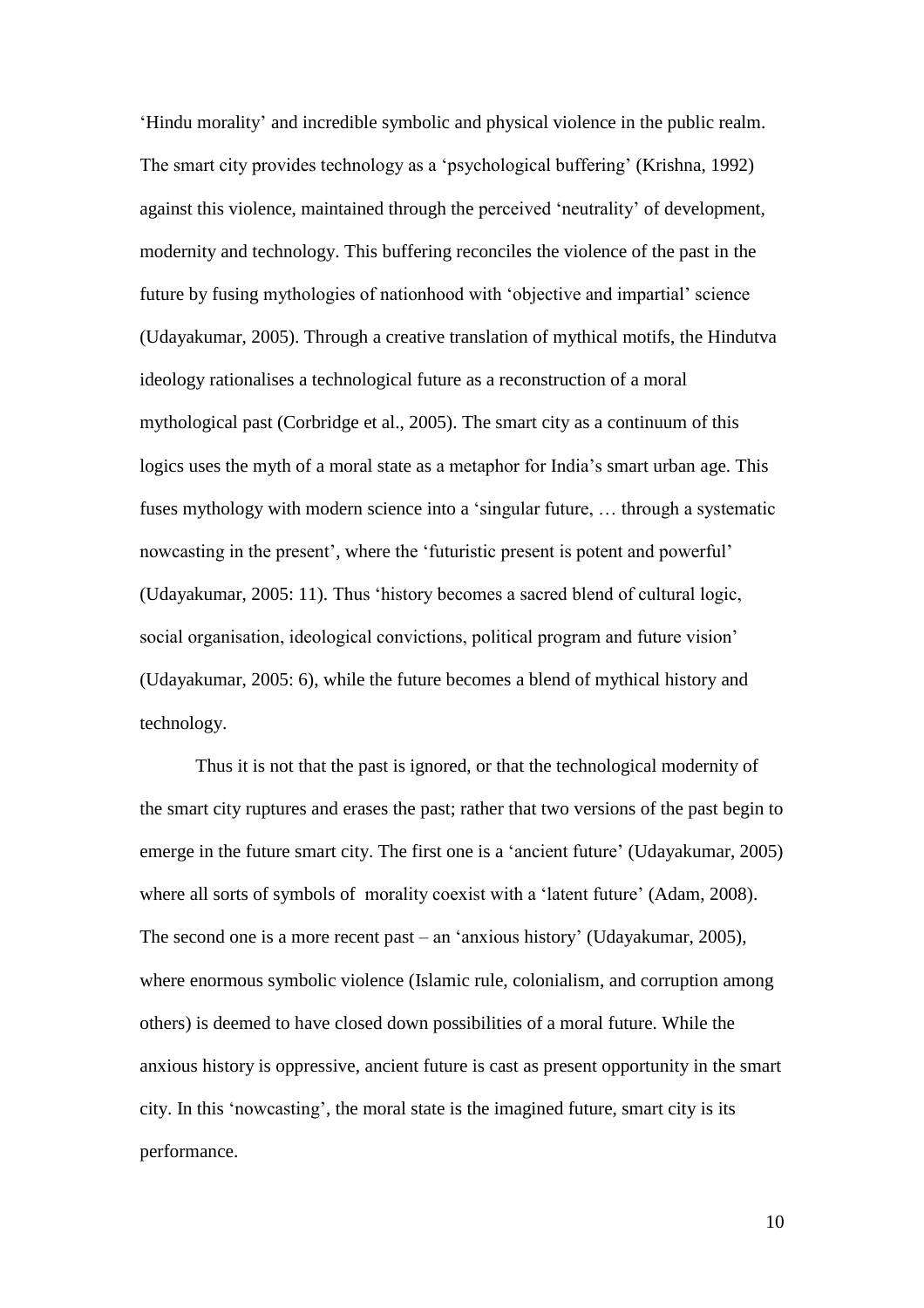Finally, the mythology of speed vested in the smart city produces a set of scalar dialectics between the state and the city that challenges postcolonial urbanism's current conflation of the nation and the city. In the governance of postcolonial futures, while speed is imagined at the scale of the smart city, it is from the scale of the nation state that this speed is governed. This dialectic between the state and the city is also the dialectic between imagining and governing the future. As I will argue further in this paper, smart cities offer the futuring of utopian ideas of speed vested in modernity and their subsequent socialization as markers of a moral state. The notion that technology enables a move from more traditional forms of rule vested in informal and extra-legal practices, accelerating towards more sophisticated, accountable and transparent structures of governance emboldens the image of the future moral state, and smart cities as its materialisation. By imagining and governing the future through the trope of the smart city, the Indian state urbanizes a global rhetoric of good governance through a state-sponsored smart city initiative that is paradoxically directed by the IT industry. I will argue that in this futuring, scale is of critical importance since the instrumentalisation of the moral state is imagined at the scale of the smart city. Yet unlike claims of global urban theory that indicates a wider move towards decentralisation from the federal to the urban, the smart city initiates a simultaneous descaling and rescaling. I will argue that while an 'ancient future' is imagined at the scale of the city, it is nonetheless governed at the scale of the nation, thus withdrawing power and autonomy from the future smart city.

Governing the future smart city in this way requires a return to 'lawfare' (Comaroff and Comaroff, 2006) initiated and enacted by the state. To materialise the smart city as an Indian urban future, the state uses a set of laws, policies and bureaucratic procedures to first withdraw urban autonomy. Lawfare as a 'fetishization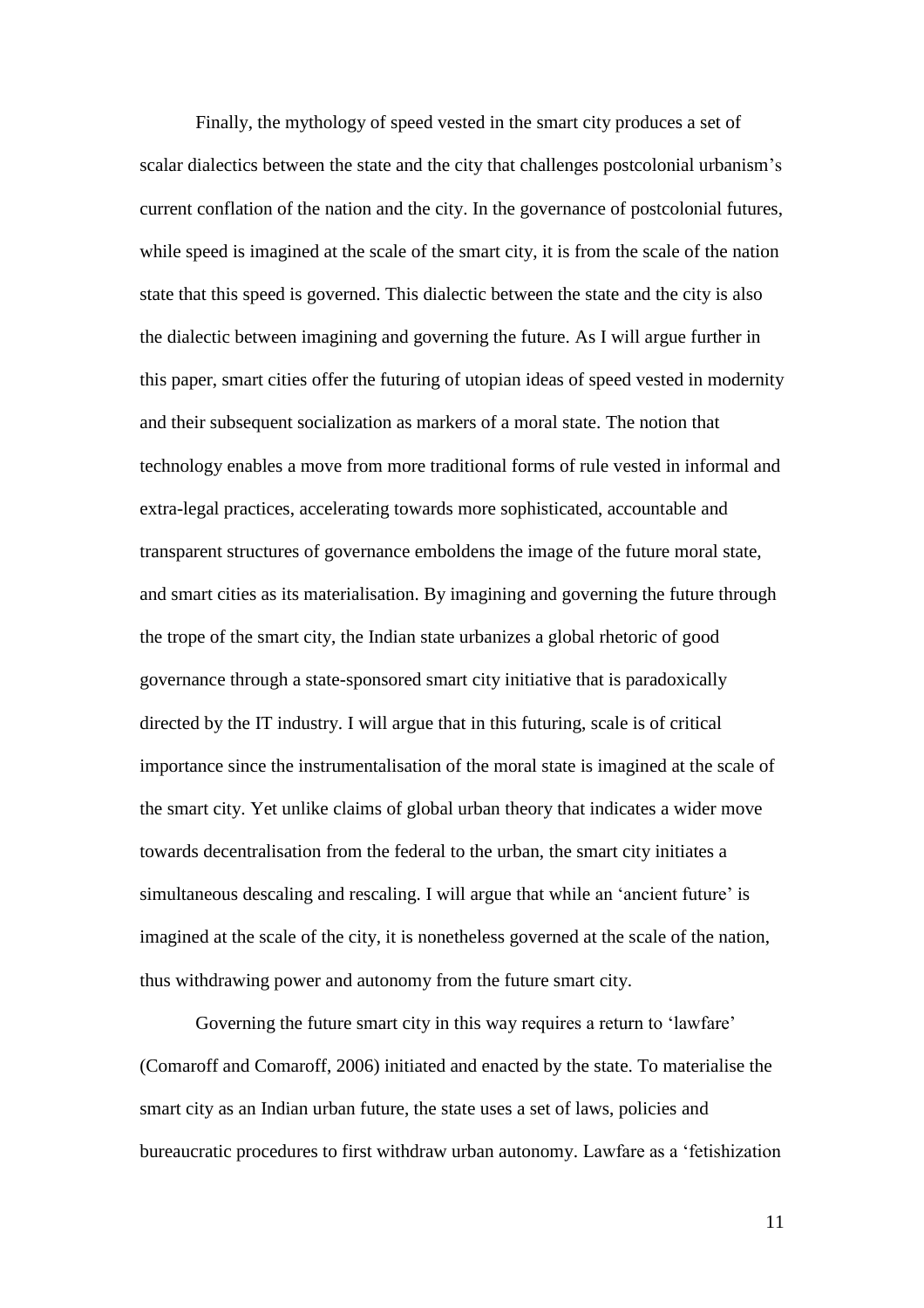of law' claims to produce a more open, transparent and rational institution using 'due process' and regulatory structures initiated at the scale of the state, but that which ironically diminishes the sovereignty of the smart city to govern itself. I argue that this dialectics between the state and city and the resulting tensions between sovereignty and authority enable us to see futuring as a scalar power dynamics set within spatio-temporal regimes of state.

#### **Dialectics of Indian futures: Between mythology and technology**

India's postcolonial future has emerged along two simultaneous and connected pathways – mythology and technology. On the one hand, the Hindutva project which emerged since the early  $20<sup>th</sup>$  century, have relied upon a historiography of 'communal nationalism' (Udayakumar, 2005: 33) using mythical characters such as Ram and the Hindu kingdom of Ram Rajya to construct an 'ancient future' (Udayakumar, 2005). *Ram Rajya* refers to the utopian kingdom of Ram, the 'good ruler' of Ayodhya who governed along moral principles in the Hindu epic Ramayana. Yet the violence of over 200 years of colonial subjugation and subsequent partition of the subcontinent into India and Pakistan – the riots, lynching, rapes, murders and other unspeakable crimes committed against Hindus and Muslims at a time that two nations were born in 1947 continues to provide the Hindu right a vocabulary of humiliation and victimhood in recent history (Pandey, 2001). In this context, Udayakumar (2005: 11) notes that 'the history that Hindutva forces anxiously script and the ancient future that they envisage for India exist in the present'. Popular mythologies of the Hindu moral state of Ram Rajya are infused with meanings and emotions of national belonging to construct the terms and conditions of future nationhood. The Hindu right's focus on the present as the spatio-temporal moment of futuring towards Ram Rajya has worked as a 'symbolic language of authority' (Hansen and Stepputat, 2001: 8) in postcolonial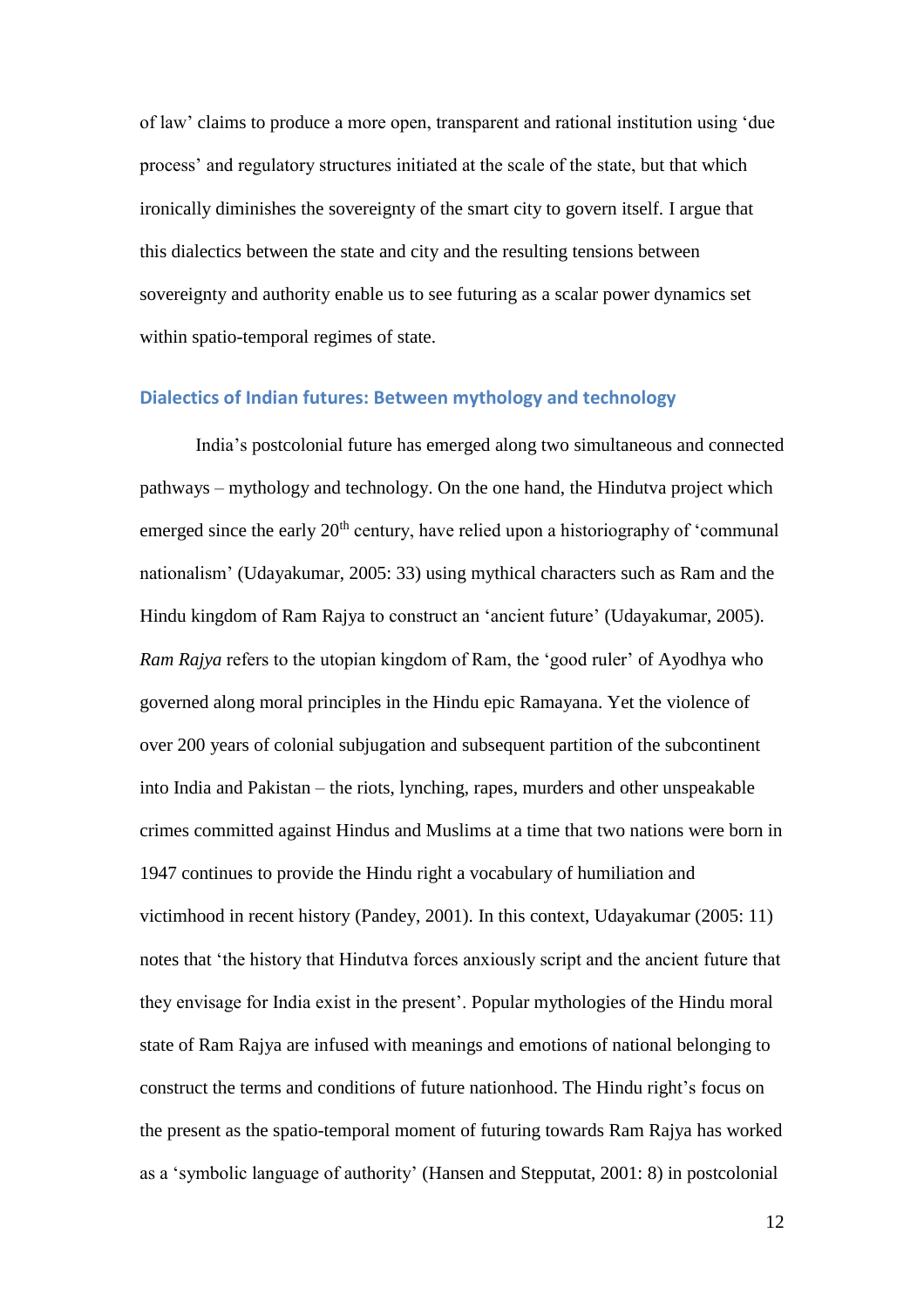India. First in its use as a sign that the postcolonial state has shed its colonial burden, second in its institutionalization through discourse as the 'authoritative language of the state and the medium through which the state acquires discursive presence and authority to authorize' (Hansen and Stepputat, 2001: 2) and finally in its use to nationalize the 'institutions of the state through inscription of a history and a shared community on landscapes and cultural practices.'

On the other hand, the postcolonial moment in India is also marked by a Nehruvian secular liberalism which borrowed from western models of rationality to push for technology as a path to progress. While the Hindu-right constructed an ancient future of the Hindu nation, the postcolonial state was cast by the Indian middle classes and political elite as the 'primary source of modernity' (Kaviraj, 2005) for the future. This narrative was nonetheless enshrined in state paternalism that pushed for decades of social and economic reforms through state laws, policies and institutions. The linear path assumed for development, the global agenda driven from the global North and the hegemonic image of the Western developmental model as the most desirable, typified the modern future in India post-independence (Schech, 2002). This was evident in the translation of global plans into development policies, that sought to redistribute social capital through tabula rasa planning which would seemingly provide an equal public realm for all citizens (see for example, Harrison 2001). This was also seen in the series of top-down plans, policies and laws in India such as the five-year development plans and national urban development policies which sought to address social inequalities through a focus on economic development and good governance. Most significantly, this vision of the future materialised in utopian grand city building projects in Chandigarh, Bhubaneshwar and Ahmedabad among others. These cities reached out to the future through a tabula rasa planning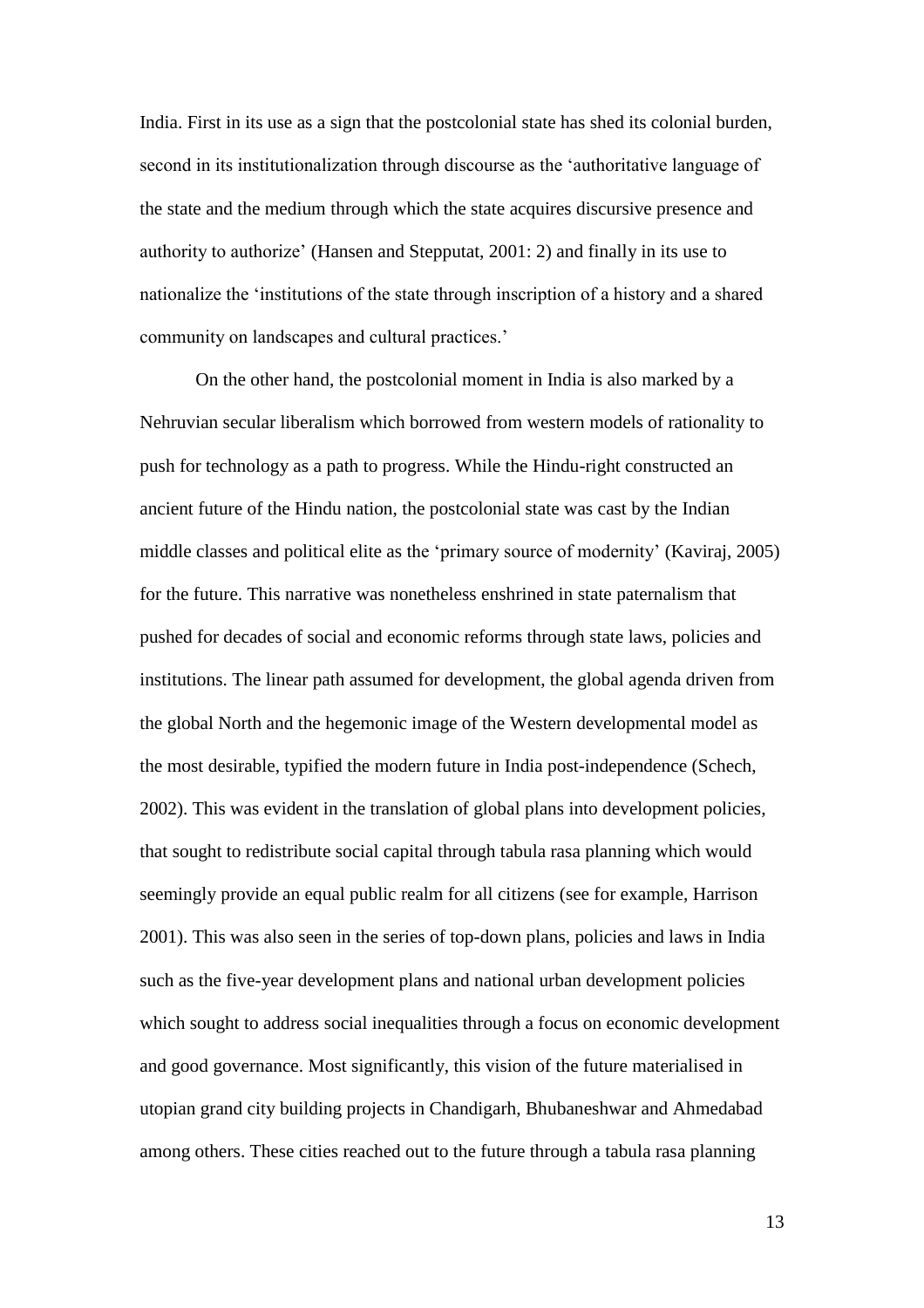that rejected the past as parochial and embraced the future through the speed and time of modernity.

For the Hindu right, futuring was possible only by bringing in an ancient future of Ram Rajya that was also cast as the wellspring of techno-science. This imparted the modern Indian state with 'vital mythological dimensions that give its authority both historical aura and weight' (Hansen and Stepputat, 2001). During a short-lived rule at the federal level in 1989, the Bharatiya Janta Party (which has been closely associated with the Hindu Right since its inception and used the concept of Ram Rajya since the 1980s) initiated a series of changes to state institutions that sought to invest in research and policies supporting this claim. In its manifesto of policies for Lok Sabha (local government) elections in May 1991, their party pamphlet stated, '*If there's a definition of an ideal state in India it has been the idea of Ram Rajya',* (Bharatiya Janta Party 1991). Ram Rajya was repeatedly evoked by the BJP to critique earlier governments as divisive, unjust and corrupt in their 'pseudo-secularism' or 'appeasement of the minorities', turning what Bilimoria (2006: 2) has observed, 'the coat or dhoti of secularism inside out'. In 1991, using 'scientific' claims to correctly identify the authentic birthplace of Ram, Hindu Right activists demolished the Babri Mosque in Ayodhya, which was claimed to stand on the exact site of Ram's birthplace. This led to widespread communal violence and rioting among Hindus and Muslims across the nation. Since then there has been concerted effort to establish a Ram temple in Ayodhya in the exact spot where the mosque had stood, which has sparked violence from time to time across India.

This mythology of the moral state was being bolstered at the same time as radical structural changes in laws, policies and governance in the public realm were reimagining the relationship between federal and urban scales. In 1992, following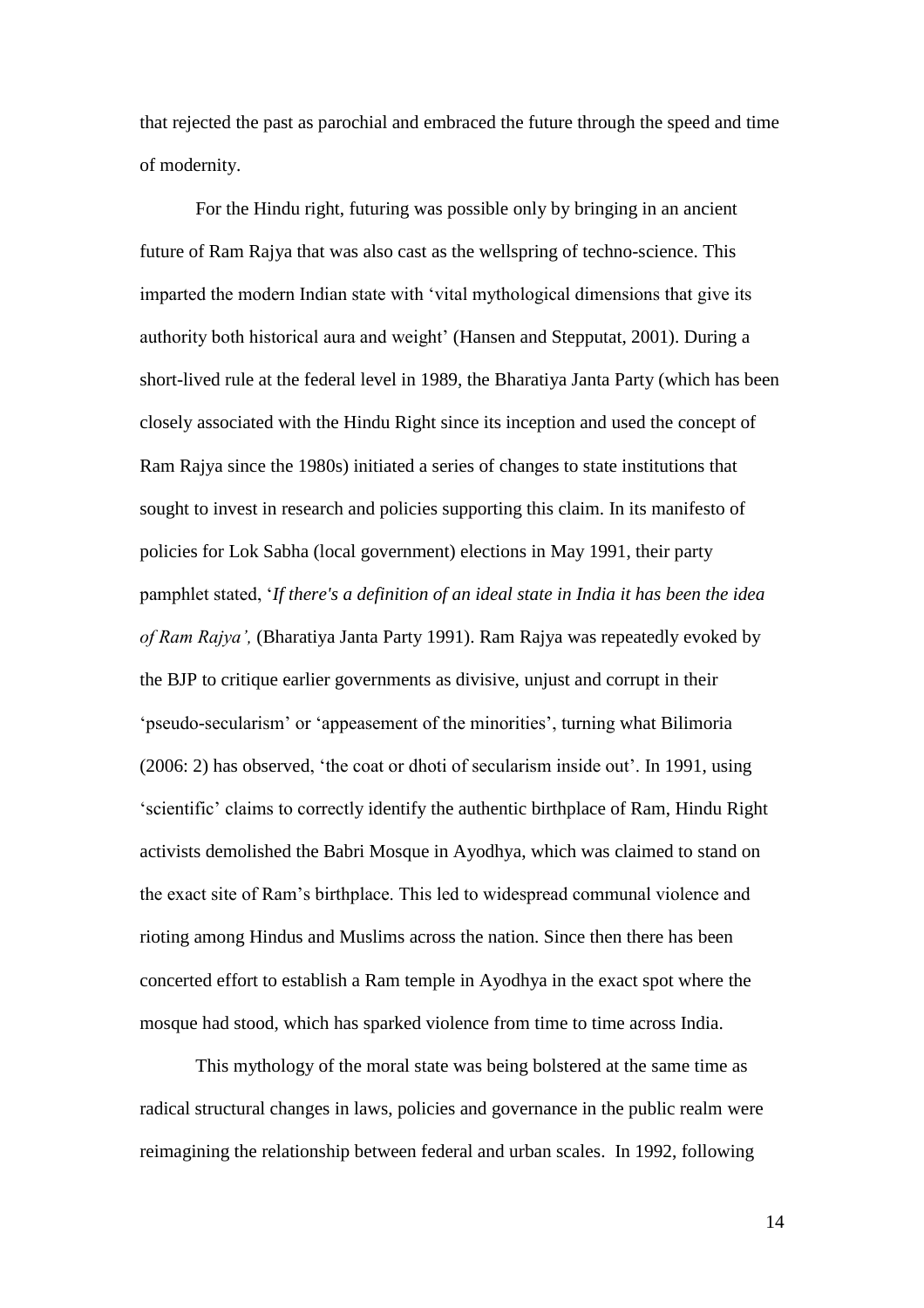directives from global development agencies, a significant amendment was made to the Indian Constitution to incorporate a decentralised model of 'good governance'. Known as the 74<sup>th</sup> Amendment, this futuring by fast governance devolved the powers of the federal and regional states to establish local autonomy for Urban Local Bodies (ULBs) and enable fast decision-making and implementation of projects. ULBs were given Constitutional powers with respect to holding local elections, producing masterplans for future development, collecting taxes and revenues within their jurisdiction and ensuring representation of marginal groups such as low caste or religious minorities or women within their administrative structures. This decentralization movement valorised development induced by market forces that was backed by technological modernity. Significantly this paradigm of 'futuring' India by speed was scaled down to its cities – socially, economically, politically and developmentally. Although total autonomy was never realised, India's futuring was in fact a desire to initiate fast urbanism by descaling the nation to the city.

The foundation of this fast urbanism was built upon a 'silent revolution' (Hoelscher, 2016) in Internet and Communications Technologies (ICT) since the 1990s. The national urban renewal mission which ran from the late 1990s to the early 2000s capitalised on this to initiate a series of transformations in state-citizen relationships that shifted corporeal encounters with state institutions and actors to the digital space of egovernance. Constructed as transparent, accountable and incorruptible, egovernance and other ICT based urban management systems nourished what Dasgupta (2015) notes as an 'ethico-political' belonging to the nationstate. In this scenario, digital space and its purveyor – the IT industry was constructed as one with a more ethical position to and in 'disdain of the corrupt state' (3), and thus it legitimised technology as the underwriter of well-being. This 'seemingly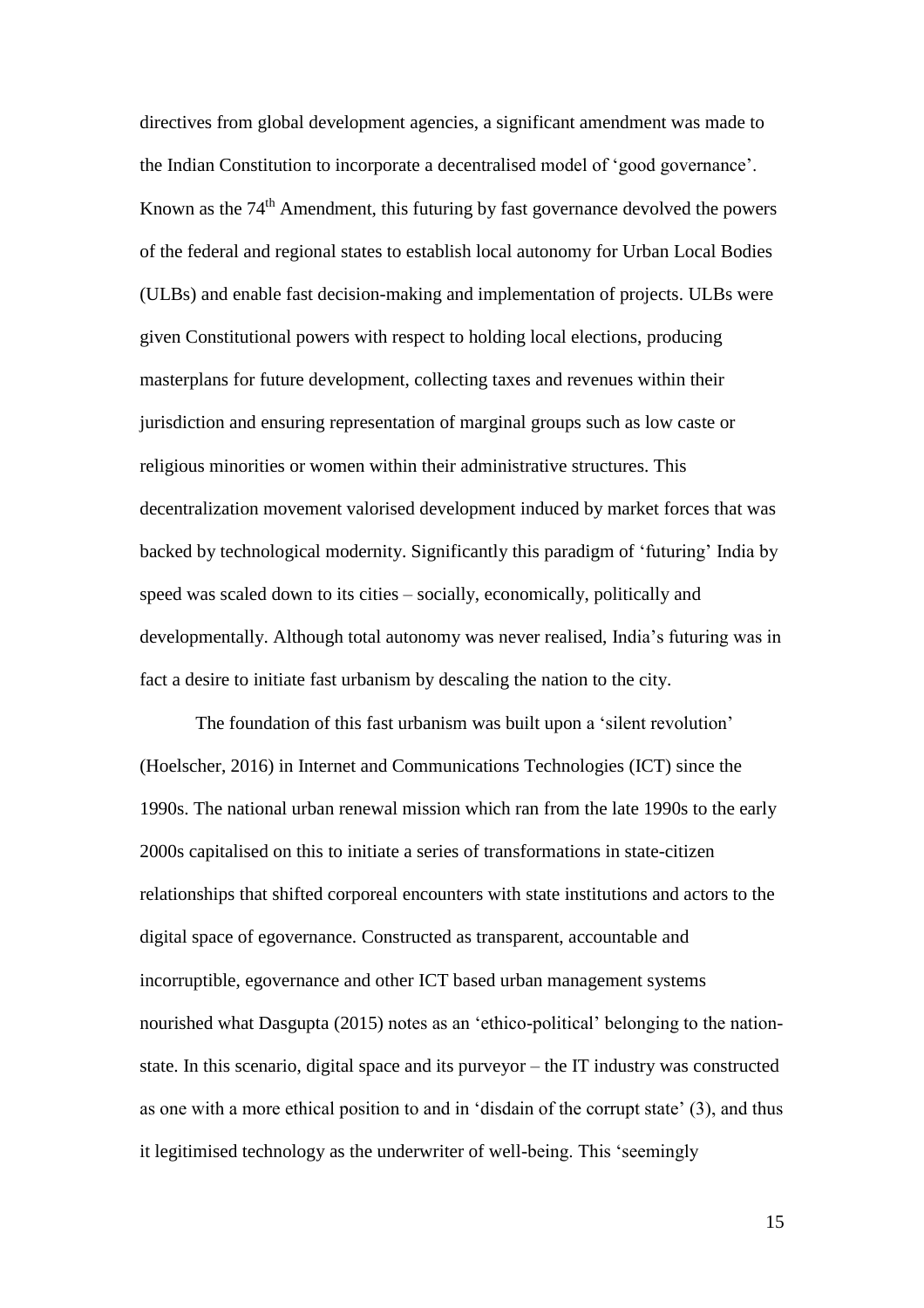unproblematic passage [of ICT] from economic/corporate/capitalist [space] to the social/public governance realm' (4) in India was normalized over the next 20 years or so into the new millennium, when market forces co-opted the new 'science' of the future – forecasting and modelling (Waslekar and Bhatt, 2004).

In 2010, through a series of econometric forecasting and modelling, the global consultancy firm McKinsey argued that India was undergoing an 'urban awakening' (McKinsey Global Institute, 2010) of sorts, and it was for this reason that building inclusive cities needed to go hand in hand with sustaining economic growth. Market led urbanization became the mainstay of urban development policies in India, and has more recently morphed into a model of entrepreneurial and speculative urbanization (Datta, 2015; Goldman, 2011), envisioned, directed and implemented entirely by the private sector with the support and involvement of the public sector. The ethically elevated positioning of the IT industry provides the 'blueprint for governance' (Dasgupta, 2015: 4) towards an urban future that is paradoxically represented by the state as an opportunity for reforming public institutions and initiating radical urban transformations through smart cities.

The rise of new media and new forms of ICT directed by the private sector has ironically supported the mythical storytelling of an ancient future. This myth presents a new mode of imagining and governing the city that seeks to do away with what Krishna (1992) notes as 'oppressive pasts'. This is legitimized through a construct of earlier governance as broken at best and corrupt at worst. In 2014, during political campaigning, India's current prime minister (a BJP candidate) said, "This is the land of Lord Ram where people believed in *'pran jaye par vachan na jaye*' (one may lose life but cannot break promise). Can you pardon those who broke their promises?" (PTI 2014). Only recently, while campaigning for regional state elections, one of the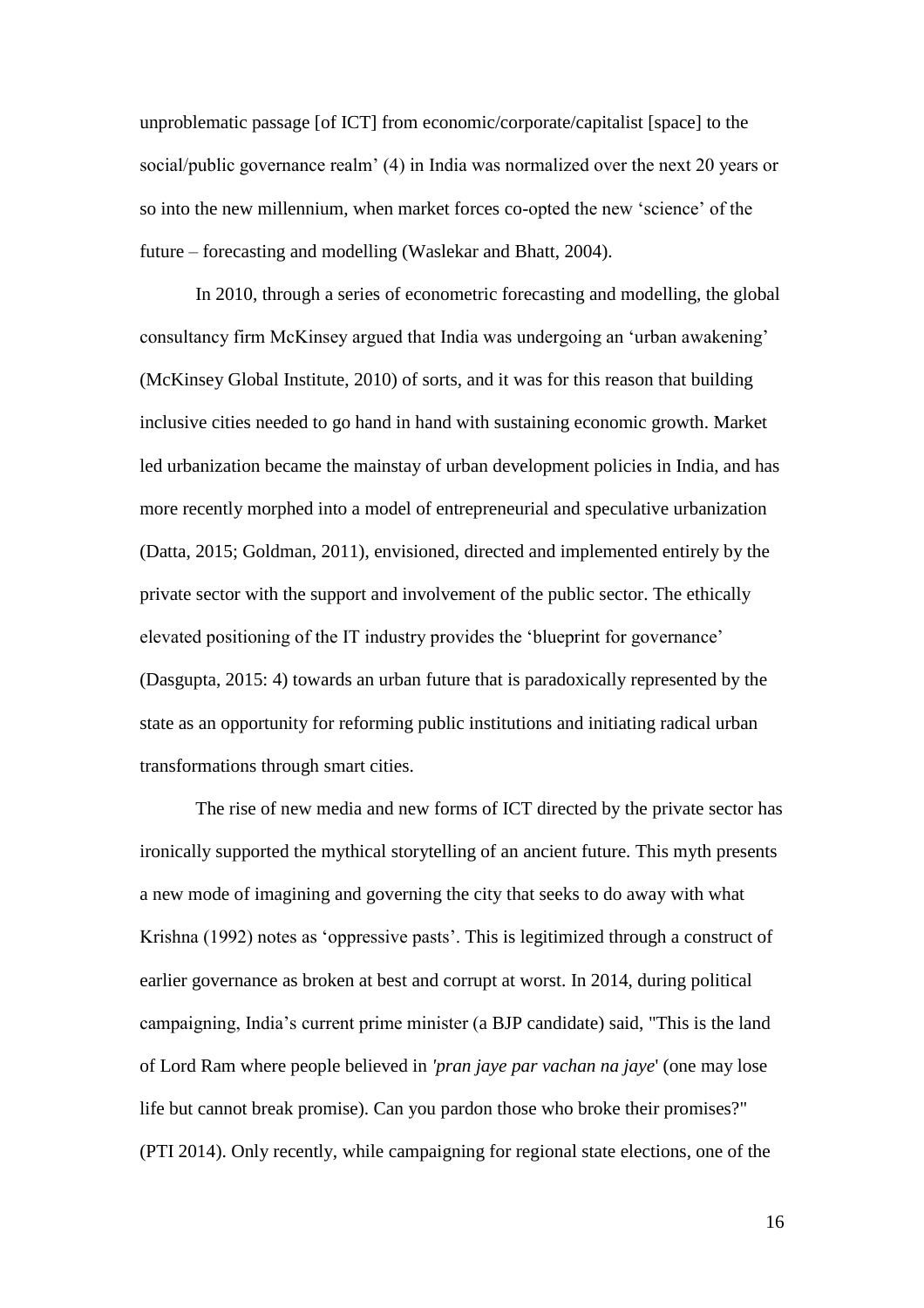BJP political elite claimed that 'BJP will win and establish Ramrajya' (PTI 2016) again. Variously referring to earlier modes of governance as 'goonda raj' [gangster rule], 'jungle raj' [wild rule] and several other such allegories, the radical transformation of state morality from decrepitude to credibility claims to establish Ram Rajya as a postcolonial metaphor for good governance in India. The ubiquitous presence of ICT is seen to enhance the potential for information transfer and transparency, by installing checks against the past practices of a 'corrupt state' and holding it accountable. 'Good governance' vested in a future combining technology and the mythological state is intended as a remedial measure to the obfuscatory, illegible and informal nature of recent governance. In this it is not that mythology is oppositional to technology, but as I argue next, the state as 'government' retracts its bureaucracy and illegibility in favour of a fast, transparent and technocratic governance model.

## **"Minimum government, maximum governance"**

In 2014, a new political party, the Bharatiya Janta Party (BJP) came to power with absolute majority in India with the slogan 'Minimum government, maximum governance' (MGMG). They presented an image of a postcolonial Indian future that would shed its inertia and illegibility of bureaucracy to make governance more transparent and accountable to speed up development. MGMG ingenuities were initiated through a series of laws, policies, initiatives and bureaucratic restructuring to 'fast track' applications, approval processes and clearance timelines of infrastructure and urban development projects. This was claimed to impose 'greater discipline in public administration through a personalistic, centralised and technocratic style of rule' (Ruparelia, 2015: 755). Marked by a swathe of programmes with slogans – Digital India, Make in India, Startup India, Clean India and driven by a 'rhetoric of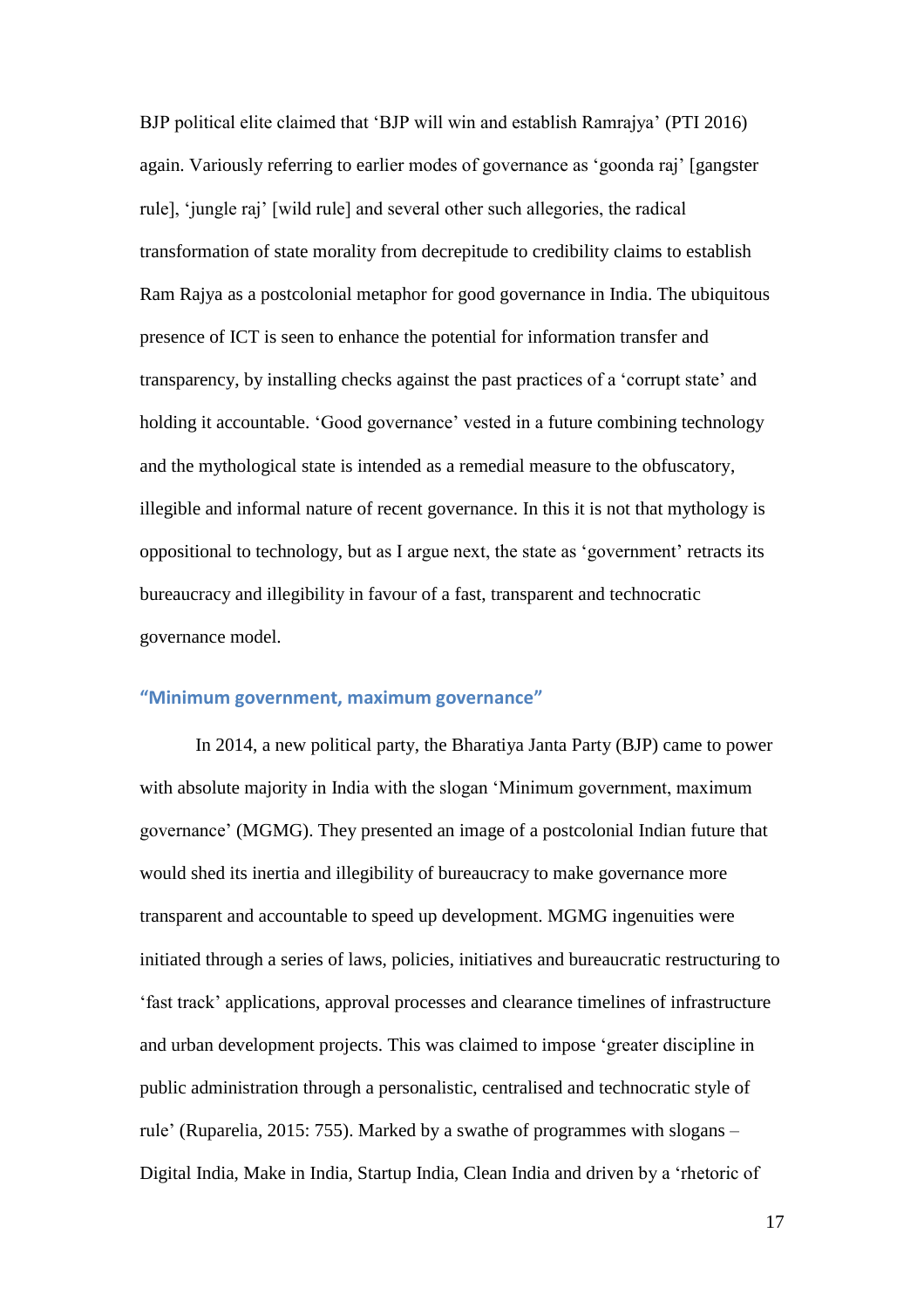urgency' (Datta 2015), this drive was legitimized by global forecasts (by McKinseys, Accenture, Pricewaterhouse Coopers and others) of an impending urban age, where not to act in the present would lead to apocalyptic urban crises in the future. Global consultancies, political elites and bureaucrats argued that 'urbanization is an opportunity and not a challenge' (*The Times of India*, 2013) which bolstered the MGMG approach to futuring. MGMG initiatives sought to craft a new vocabulary of an imminent future, connecting manufacturing industries, communications technologies and city beautification schemes into a customised package of laws, regulations, policies, projects and foreign direct investments.

When the BJP came to power in 2014, they initiated a 'Good Governance day' commemorating the birthday of Atal Behari Vajpayee, the BJP Prime Minister from 1998-2004 who was responsible for a resurgence of private sector investments in large infrastructure projects. The MGMG paradigm develops this private sector partnership by marking the retraction of 'Government' as paternalistic state and reemergence of 'governance' as technologically enhanced development. It situates a postcolonial future within a techno-utopian space while evoking what Braun (2014) calls an 'ad hoc, and ex post facto nature of 'government' as a set of diverse and loosely connected efforts to introduce 'economy' into existing relations' in the future. Put simply, the MGMG initiatives are a way to push digitisation into everyday transactions between the state and citizen through market actors. This is an extension of the digital revolution emerging since the 1990s, through which MGMG aims for ubiquitous urban governance. This is also evident in the recent launch of several schemes such as biometric citizenship cards (Aadhar), demonetisation and the championing of cashless transactions, uniform taxation system (called Goods and Service Tax) and so on. This has ironically bolstered 'executive power by limiting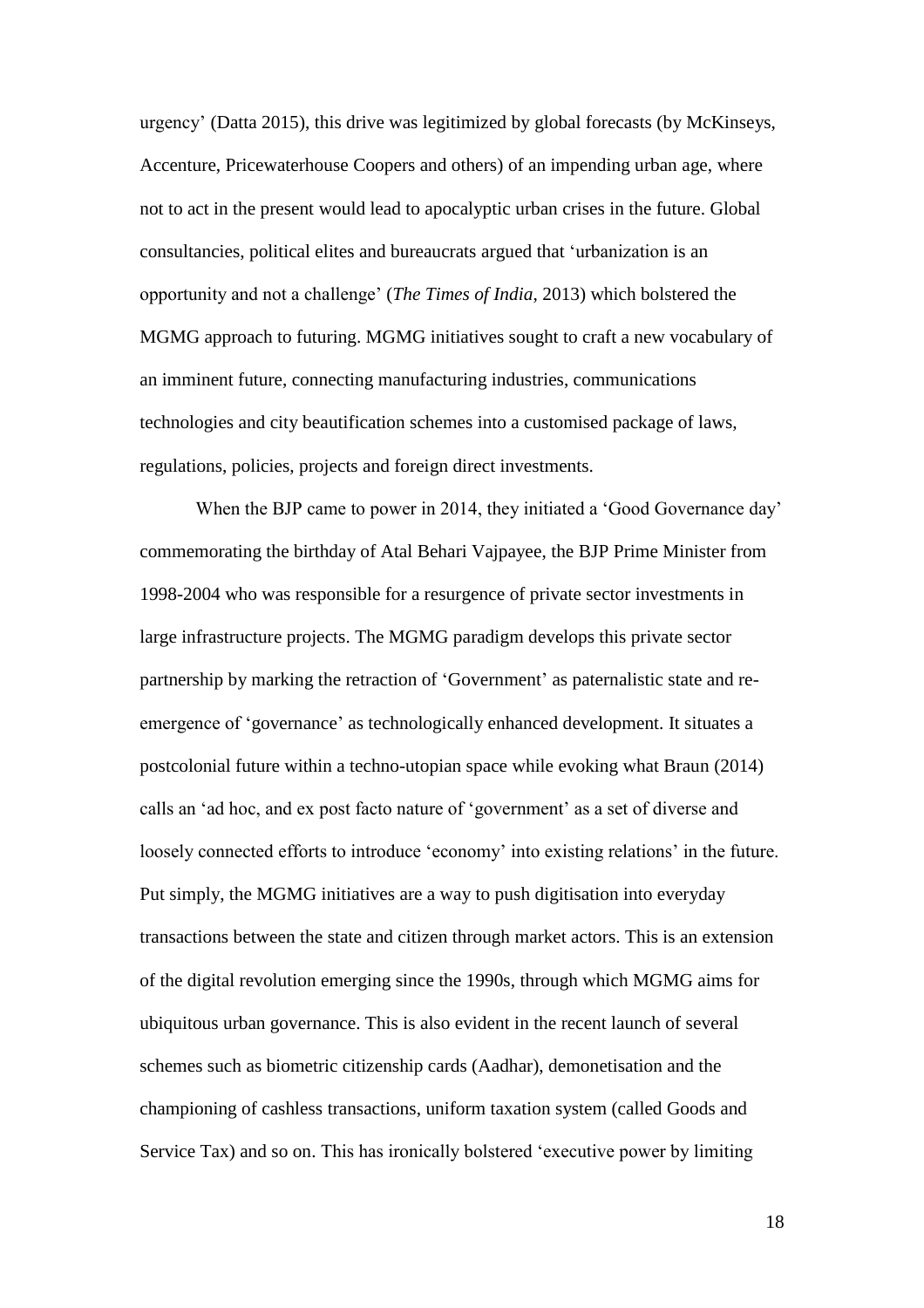political transparency, parliamentary government and social dissent' (Ruparelia, 2015: 756). MGMG strategies have been critiqued to uphold a 'digitally reconstituted public sphere at the service of authoritarian protectionism' (Gurumurthy et al., 2016: 381). They form the public face of a paternalistic state that deploys a set of utopian myths around technology and speed. Here fast urbanism under the watchful eyes of the state becomes the synonym for good governance, 'combining market-oriented policy positions on one hand with interventionist, "public interest" policy making on the other' (Gurumurthy et al., 2016: 374).

#### **Ramrajya as the smart city: Imagining 'ancient futures'**

In one of our stakeholder workshops in India, a presentation by the municipal official began, 'I did not know what utopia was, till you invited me to your workshop. I went on google to learn more about it and learnt about utopia and dystopia. I think that currently Indian cities are like dystopia. [paraphrased from presentation notes]. This official then went on to elaborate that Indians need better planned cities and it was not acceptable to imitate models from the West. So how do smart cities fit in? He answered. 'We already had smart cities in Indian history' For him, Mohenjo-Daro and Harappa civilisations were ancient examples of smart cities for they were built with 'spirituality, technology, nature and trade' [quote]. Indeed, he claimed, they were the Indian version of smart cities preceding imports of this idea from the West. The city official further stated, 'For us utopia is Ramrajya and Smart cities will be like Ramrajya' [paraphrased from presentation notes].

This presentation was delivered without irony, without reference to the history and genealogy of utopian planning or Ram Rajya in India. The discursive appropriation of a global urban trope within the history of the Indian subcontinent can be seen as a 'narrative leap' (Dasgupta 2015, 6) which translated an ethico-religious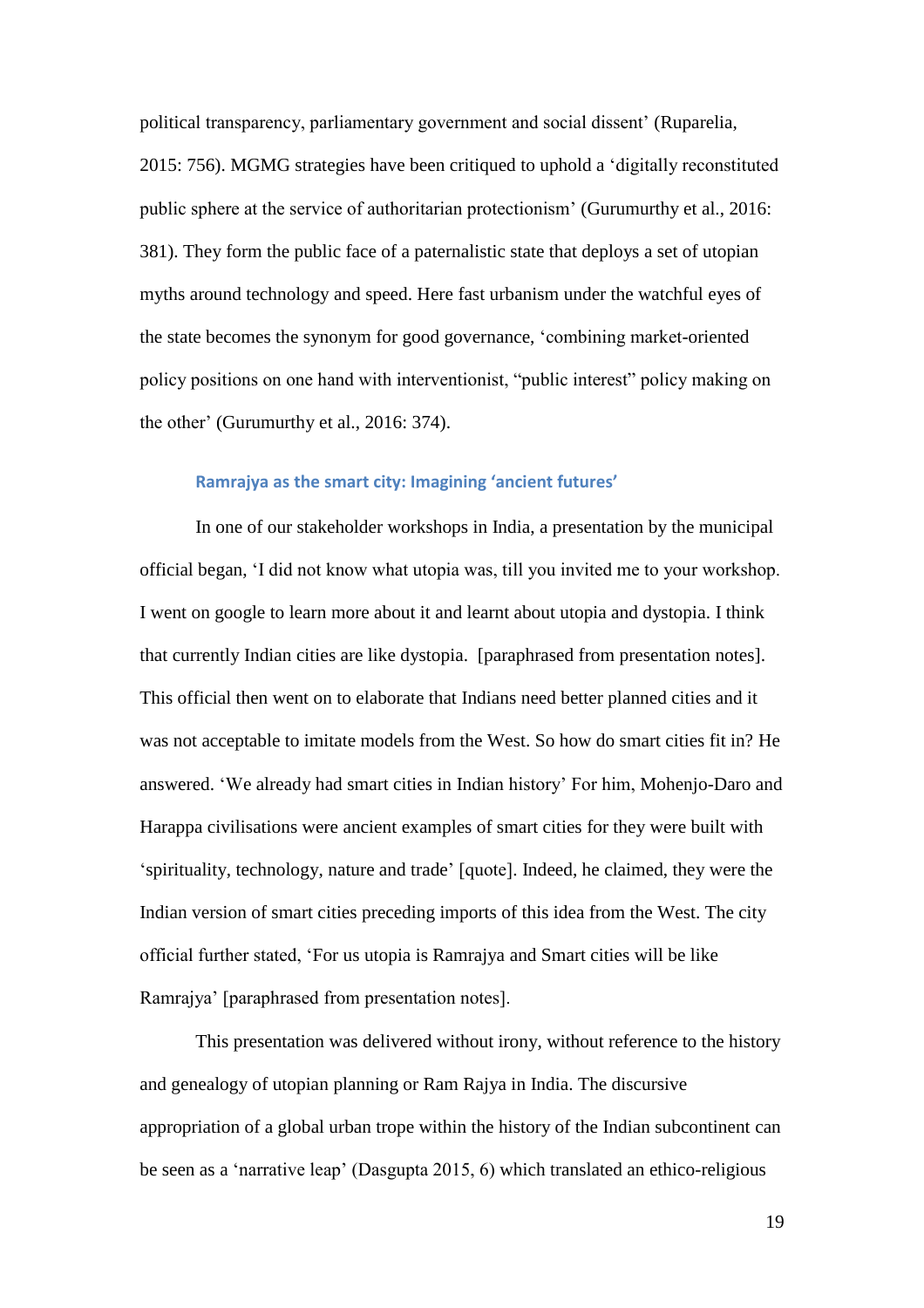myth of Ram Rajya as historical fact embodied in actually existing monuments (Mohenjo-Daro and Harappa civilizations) and linked this to a technological future. This 'leap' is not simply a reimagining of its historicity, rather its translation into a popular cultural and mythical motif. For this official, Ramrajya was an affirmative future – an imaginary made real through the smart city. By using examples of ancient civilizations, the nation was not limited to national territory (since these monuments are now in Pakistan), rather it was constructed as an imagined space of nationhood that surpassed territorialisation. Ram Rajya thus simultaneously urbanized mythology and mythologised the urban future.

Here myth becomes the modality where an ambiguous meaning of the smart city (without an accepted definition) is made material (in its digital infrastructures) and revealed as symbolic (in the moral state). Here the meaning of Ram Rajya and the smart city are both mined out of their specific discourses in a process of "autosubstitution". Ramrajya then becomes a narrative story with a structure linking the past to the present and suggesting directions for India's urban future. This does not necessarily reject the 'archetypal myths around qualitative contextual factors such as identity, community, sacredness, and nature' (Wuellner, 2011: 662) related to Hindu nationhood, rather presents the smart city in the image of a technological utopia that incorporate these myths.

This presentation is not coincidental to the wider debates on Ramrajya I have identified earlier in this paper. In the new millennium, BJP political elite have begun to invoke Ram Rajya as a metaphor for urbanization. Their pro-Hindutva politics combine global business interests in the smart city, while at the same time presenting this as a distinctly Indian paradigm of objective, efficient and equitable governance. This was evident in 2010, when the BJP announced in the regional state of Gujarat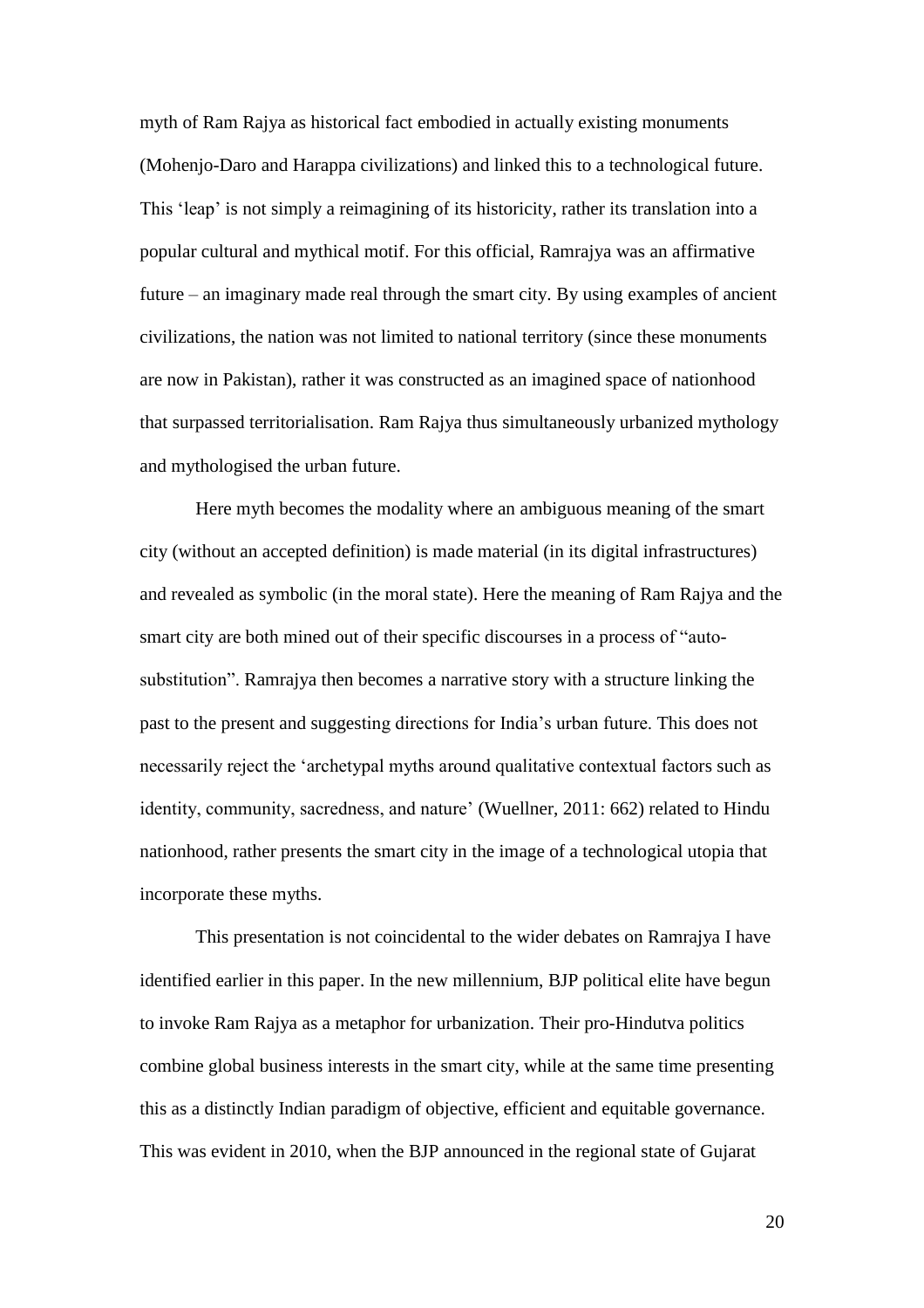announced that they were executing a policy from 'gram-rajya' (village rule) to 'Ram Rajya'. The then Chief Minister of Gujarat said, '*My idea is to create a rural-urban connect where the soul is of a rural bent but with an urban touch'.* This became popularly referred to as the 'Gujarat model' of development – a model which he promised to scale up to the national level when he was elected as Prime Minister in 2014.

This use of the Ramrajya, Udayakumar (1996) notes is the betrayal of India's original futurist – Gandhi. *Ram Rajya* was evoked by Mahatma Gandhi during India's independence movement. The Gandhian *Ram Rajya* however reinforced the ideal of *Swaraj* (self-rule) or freedom from colonial rule. Crucially, the Gandhian Ram Rajya was located in India's rural landscape – constructing its villages as key sites of postcolonial nation-building. His policies of Ram Rajya related to the production of self-sustaining villages through agricultural self-sufficiency and home-based industries that would bring equality and prosperity. The BJP idea of Ram Rajya could not be more different from the Gandhian Ram Rajya – the latter is pro-poor, pro-rural and pro-development; the former is pro-business, pro-urban and pro-enterprise.

Since the BJP came to power in 2014, 'Surajya' or good governance' repeatedly features in policy documents. 'Surajya' is the mobilisation of BJP's MGMG claim of giving citizens more control and transparency over planning and administrative processes. Its appearance in the mygov.in website is significant as the official website of the Indian government, which is run, developed and hosted by the National Informatics Centre, Department of Electronics & Information Technology, and the Ministry of Communications and IT. The mygov.in website hosts discussion groups, blogs, and conducts 'tasks' on its platform. But it also monitors and tracks the activities of its registered users, in order to promote the variety of policy initiatives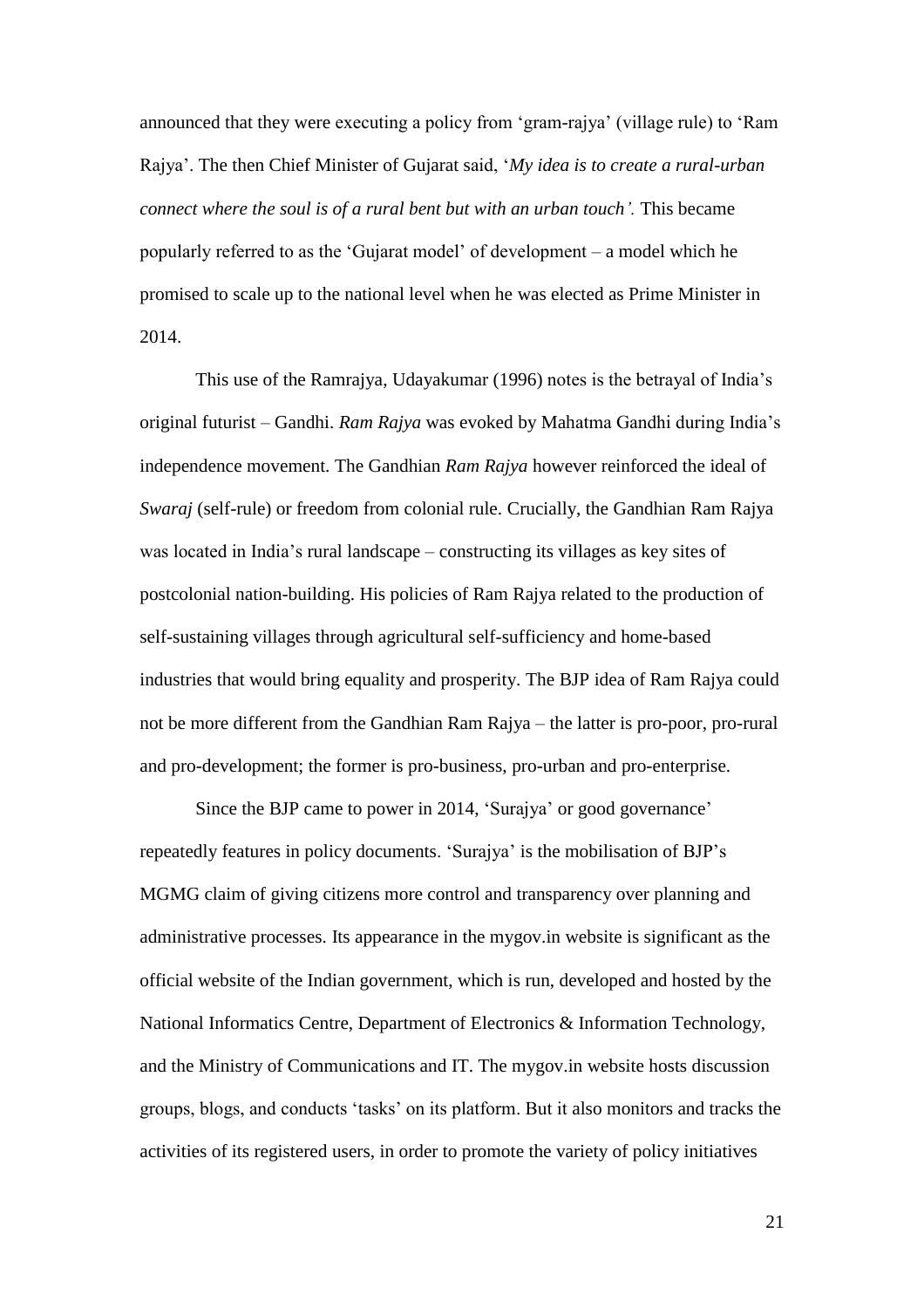through several social media hashtags on their current policies on investment, innovation and growth. The image and autograph of the Prime Minister endorses this on the main homepage with the quote 'Let us join in making this mass movement towards Surajya. Realise the hopes and aspirations of the people and take India to greater heights' (*MyGov.in*, n.d.).

While Ramrajya imagines the moral state, Surajya seeks to govern the city in the image of Ramrajya. The transformation of Ramrajya to Surajya is the coming together of two overlapping regimes of the future – ancient and modern, in the smart city. In the dialectic between a mythical state and technocratic governance, smart cities can be made to stand for either. As an imaginary of the original 'Hindu' city in ancient history, smart cities can be made to stand for the Hindu nation. As a materialisation of speed and efficiency of governance, smart cities can be taken as a shorthand for technocratic modernity. In this vision, as I suggest below, the diversity of 100 smart cities across the country has begun to stand for a centralised vision of governance, overseen by the state and in partnership with the private sector.

#### **Father-son relationship: Governing imagined futures**

In another city workshop, the commissioner (a civil servant) while responding to a number of criticisms levelled at the new smart city model by several stakeholders, said that the relationship between the state and the city was like a 'father-son relationship' whereby 'the father gives money and the son builds the house'. This meant that the son might not always agree with the father, but he heeded to his father in the knowledge that the father knew what was best. The smart city too was similar – the federal state paid the money and the city was expected to heed to the criteria set by the state. The filial bond between the state and the city was both a flow of cash and a relationship of deference.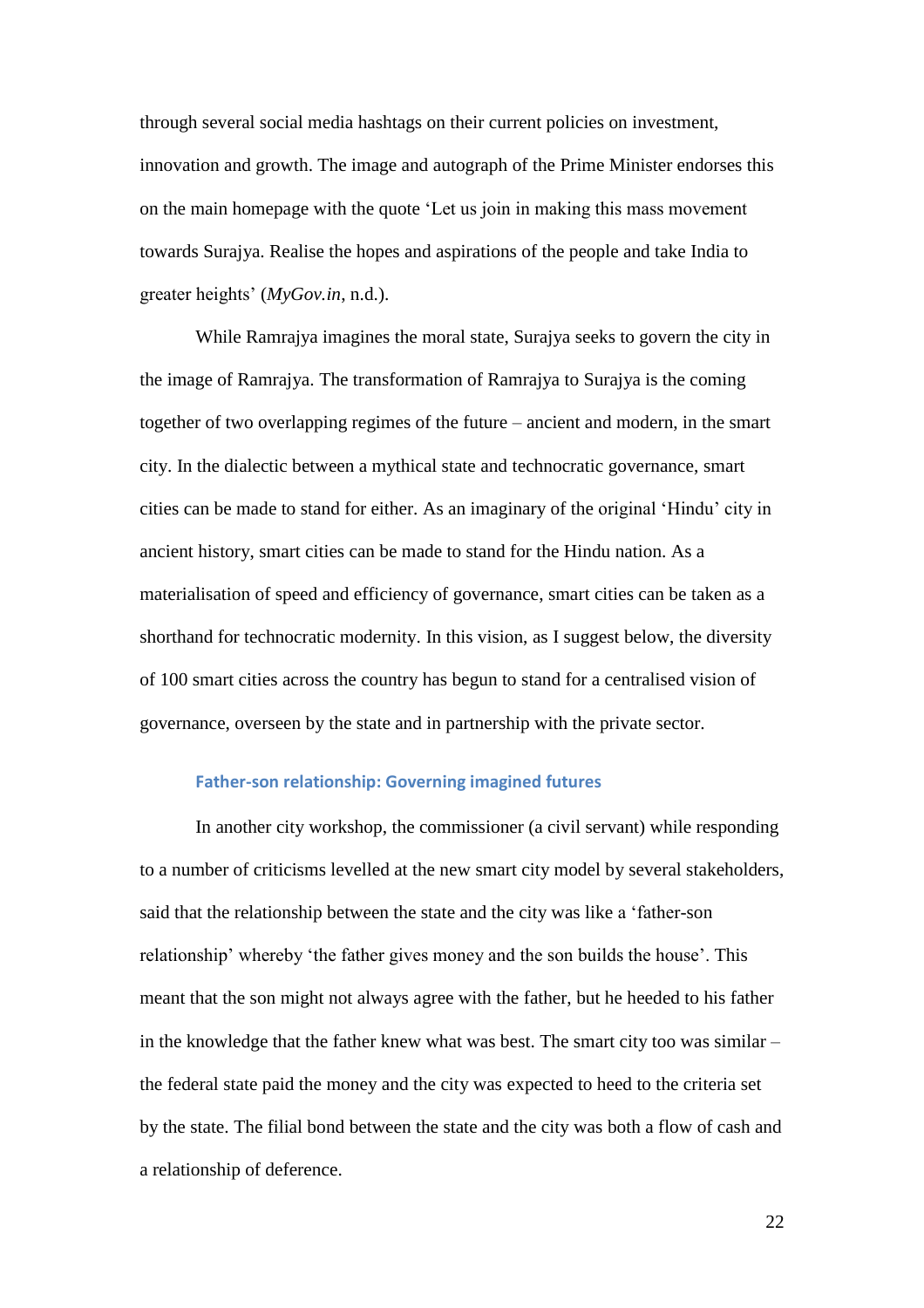This gendered cultural idiom reflects what smart city scholars have commented on as 'state paternalism' or 'stewardship' (Cardullo and Kitchin, 2017) and highlights the contradictions between policy-speak of local smart city definitions, and regulatory actions of centralised state rule. The filial metaphor referred to the Special Purpose Vehicle (SPV) Act 2015, through which the smart city model was to be governed in the future. The SPV Act requires each of the nominated 100 cities to set up a parastatal company to oversee their package of smart city projects. The SPV is directed by a CEO appointed by the federal state, and who cannot be removed by the city authorities (without the permission of the federal state) for a minimum of three years. This SPV will oversee 'efficient municipal spending' (GoI, 2015) through 'lighthouse' smart projects scalable and replicable in the future. The SPV governing body did not have the provision to include any democratically elected city Mayors or local councillors but will have full authority over municipal budgets, taking decisions regarding which projects and neighbourhoods to target for its smart city initiatives.

This is contrary to decades of global cities theses around the ascendancy of city-states and against the recommendations of global urban agendas (such as in SDGs or NUA) that direct more power to cities. Significantly the SPV violates the 74th Indian Constitutional Amendment, by excluding democratically elected urban representatives from decision-making in the future smart city. Indeed the filial metaphor is only partially applicable here since the father (state) does not pay fully for building the house, since the federal smart cities package is deemed as inadequate for the sweeping urban transformations imagined in the future. The filial metaphor was also far from the Gandhian idea of Ram Rajya, where he used the father-son relationship.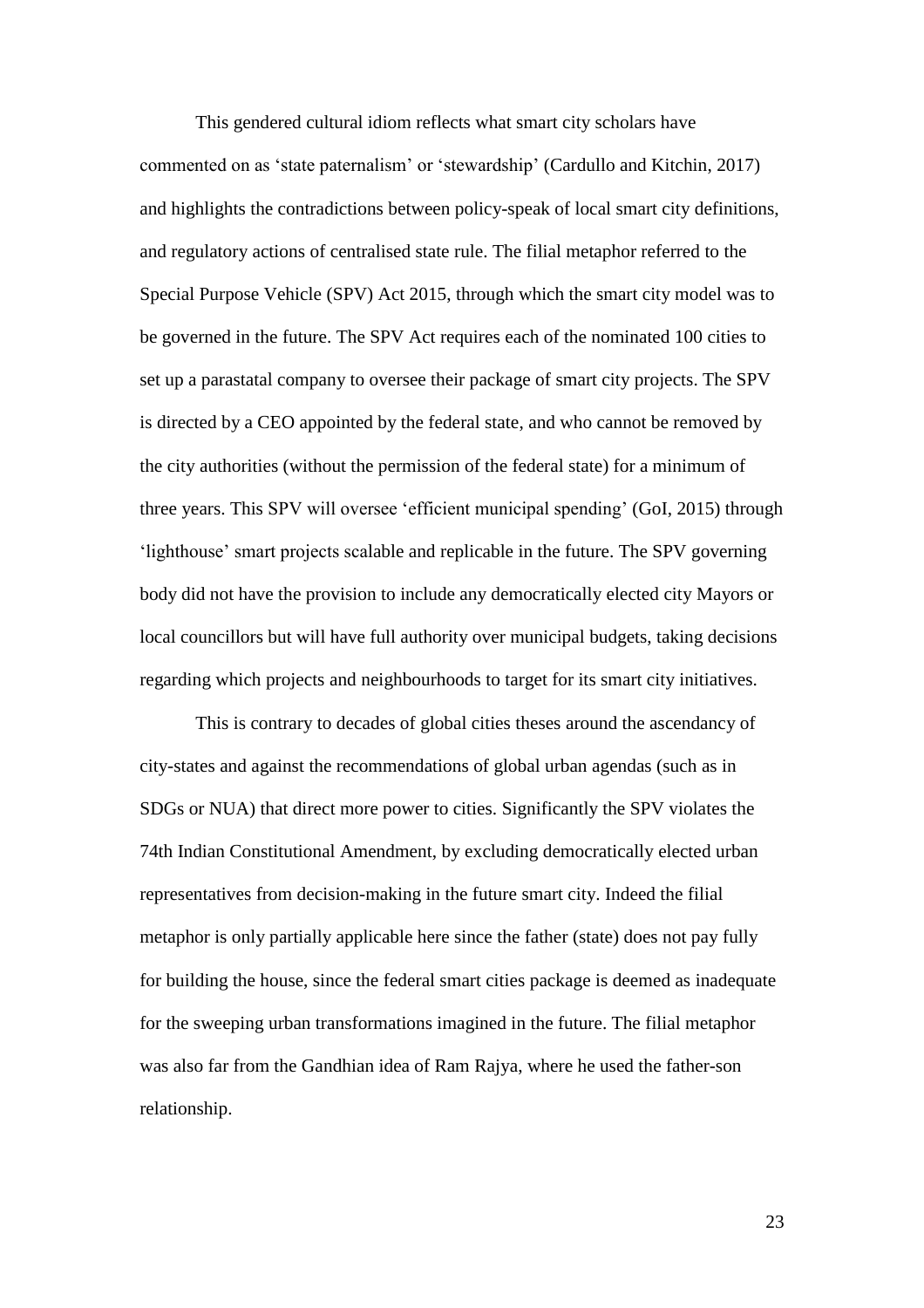*We call a State Ramrajya when both the ruler and his subjects are straightforward, when both are pure in heart, when both are inclined towards self-sacrifice, when both exercise restraint and self-control while enjoying worldly pleasures, and, when the relationship between the two is as good as that between a father and a son. [quoted in (Udayakumar, 1996: 974)]*

The Gandhian filial bond referred to the state and its subjects bound together in a relationship of trust, openness and transparency. To Gandhi, this was the foundation of civil society, in which citizens (noted as 'subjects') and state alike would deliver their responsibilities towards each other. While the Gandhian model was gendered and promoted traditional hierarchies it was nevertheless rooted in sovereignty of subjects based on moral authority of the state.

The SPV model upholds the MGMG ethos of 'minimum government' at the city scale. The Commissioner responded to the criticisms thus – that the SPV model was imperative since 'it was easier to work as a company than as a government'. He noted that 'ultimately the problem with Indian cities is the lack of strong decisionmaking authority at city level' hence private investors will have more faith in the SPV model than the municipal corporation model. In this model, although cities are the engines of economic growth, the city itself is not a central player in directing its own future. Mukhopadhyay (2014) has strongly critiqued the SPV model, arguing that 'Cities need to be able to decide and act for themselves – make their own mistakes, celebrate their own successes. For this, they need to have their own financial resources, i.e., a buoyant tax base … the ability to hire and, if necessary, fire their own staff.' McNeill (2015) too warns of a similar situation in the IBM smart cities model that by channelling funds away from essential urban projects towards smart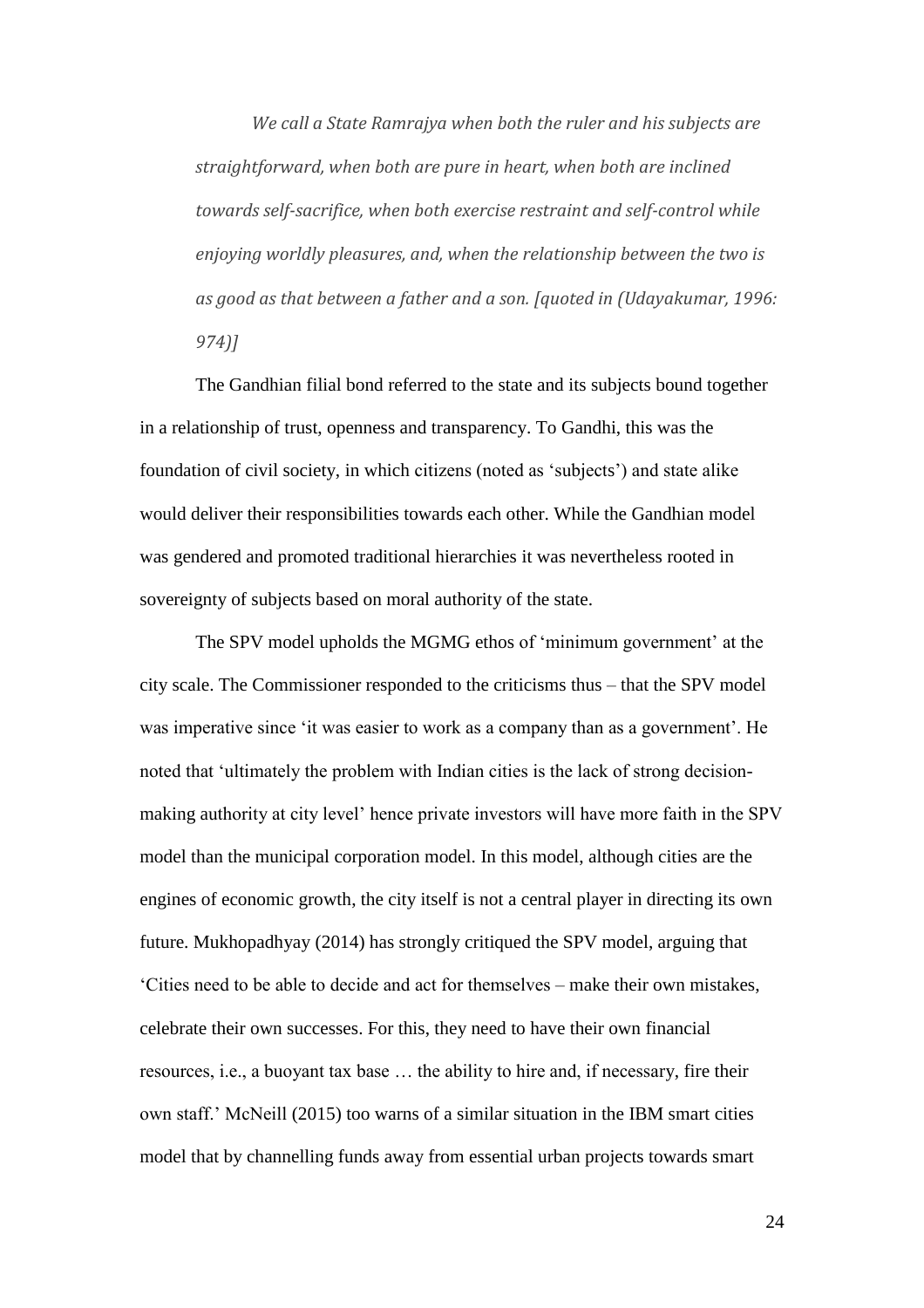cities can create their own 'path dependencies' by getting locked into smart systems. Indeed, even in the UK, as Taylor-Buck and While (2015) observe, the smart cities initiative draws attention to the 'weakened capacity of urban governments to control their infrastructural destiny and also constraints on the ability of the public and private sectors to innovate.' By taking away the power of ULBs to set their own revenue structure, by starving the ULBs of their conventional sources of revenue, transferring existing municipal revenues to the SPV budget, delivering urban decisions through private managerial appointments, the SPV establishes federal control over its cities via rule of law and in partnership with the private sector.

The use of SPV as a legal vehicle for the smart city implementation nationally, has already produced a contested terrain with several municipalities challenging their nomination and refusing to cooperate with the Smart cities challenge. Since our workshops took place, Navi Mumbai has withdrawn from its smart city nomination. The reasons cited are that it has sufficient funds to carry out its own smart city projects, rather than get into path dependency with the federal state. Similarly, West Bengal, a regional state in Eastern India has rejected the federal Smart Cities programme altogether. This is no less an aspect of India's wider politics, given that the regional state is ruled by an opposition party. West Bengal claims to initiate its own regional urban renewal programme, whereby erstwhile nominated smart cities from the state will be rebranded under its 'green city' programme.

As Chatterjee (2004) notes this 'new urban politics' is a balance between 'governance as inscribed and governance as performed'. This is particularly the case with larger municipalities such as Navi Mumbai and Nashik which generate revenues far higher than the one-off funds from the Smart Cities Challenge. Local Councillors in these municipalities have pointed out that the funds do not distinguish between the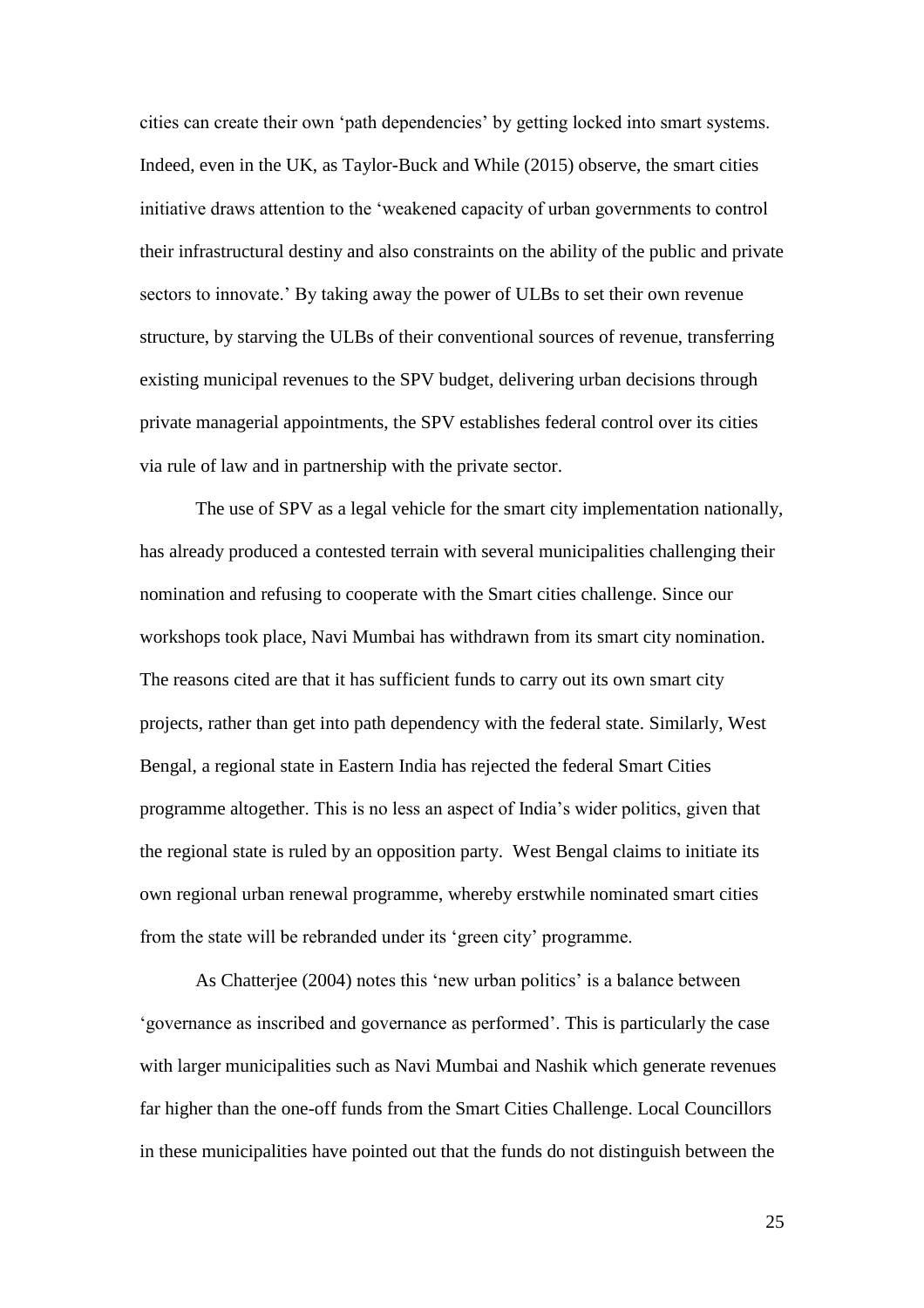geographic, economic and territorial specificities of the nominated cities. Hence while it locks smaller municipalities into path dependencies, it also coerces larger municipalities, which are so far financially sustainable to divert their funds for projects that are not locally relevant or even desirable for their citizens. In short, the smart city further marginalises those cities and populations already marginalised by its current development logics. It colonises the city with time, whereby the state directs the timelines and duration of smart city projects through the SPV model and a range of other policies and time-bound deliverables. It also initiates a colonisation of time in the future city since it replaces the time-economies embodied in deliberative democratic processes with the time efficiencies of technologically driven governance.

## **Reimagining alternative futures**

For some time, postcolonial urbanism has implicitly promoted a presentism in analysing the networks of knowledge and power in urban space. In this paper, I have argued that postcolonial urbanism needs to expand its critical lens to consider the dialectic relationship between past, present and future time and their deployment in the speed and politics of urban transformations. Postcolonial urbanism should be understood as a colonisation with/of time in imagining and governing future cities. I have argued that the spatio-temporality of postcolonial urbanism is revealed in a series of dialectical relationships across – past and future, mythology and technology, state and the city. These dialectics recast a mythical past as ancient future while a mythology of ethno-religious nationhood bolsters the imagination of a technocratic urbanism. In this context Indian smart cities as the signifier of the speed and temporality of modern technology are constructed as the harbinger of an accountable, transparent and neutral state, while simultaneously mythologised as the materialisation of a Hindu nation. Governing this imagined urban future ironically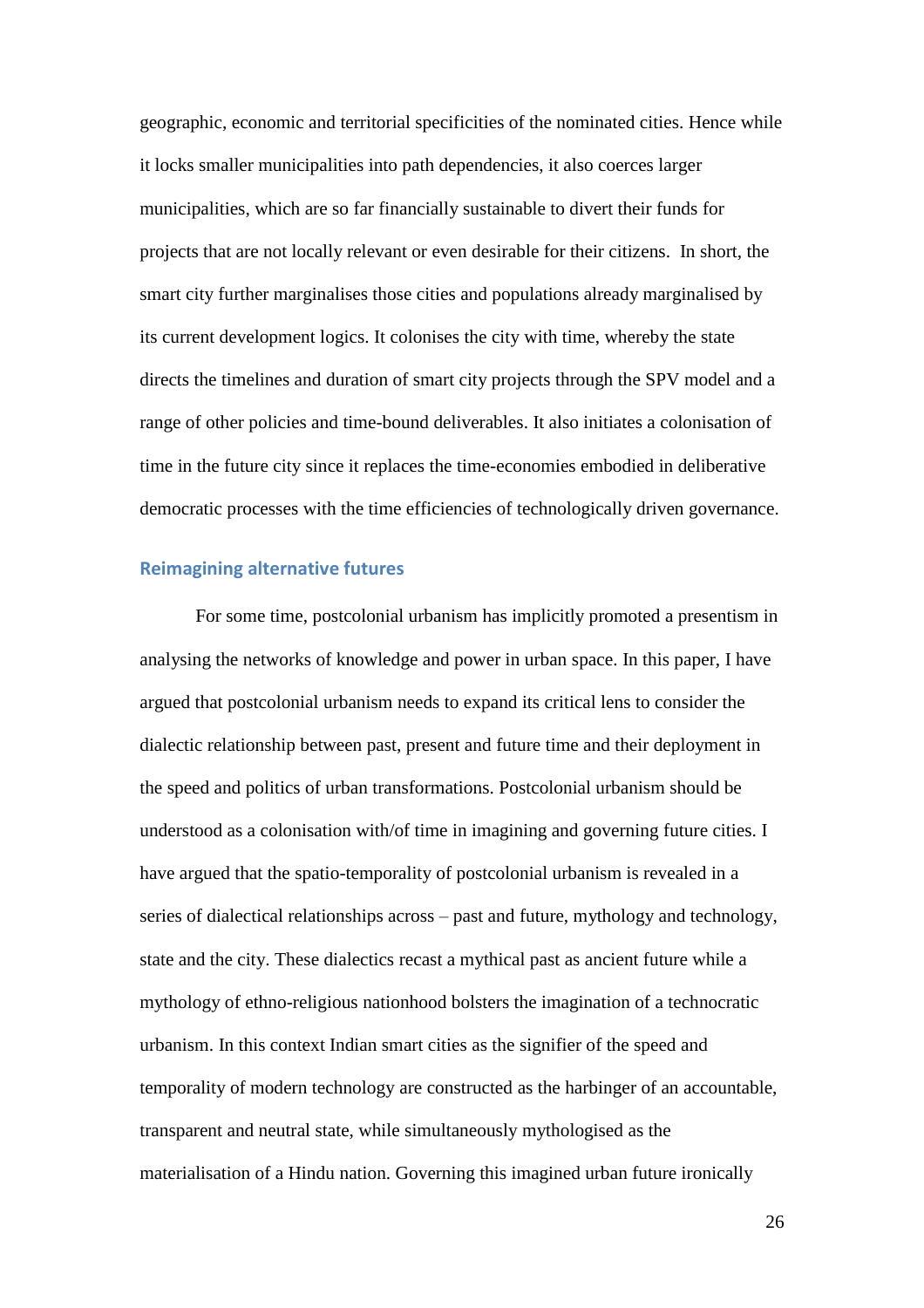presents the final set of dialectics between a paternalistic state empowered by its partnership with the private sector and a future smart city impoverished of its autonomy and sovereignty.

In the context of Africa, Simone (2016) has astutely observed that 'cities are particularly replete with violence of the imagination (Hengehold 2013), where hopes, fears, aspirations and dreams are shaped by the inability of past knowledge and affiliations and future promises and trajectories of livelihood formation to provide adequate maps for how individuals can lead viable lives'. India's imagination of 100 smart urban futures repeats this violence of imagination. It shows us how imagining the future in the technologically enhanced smart cities and projecting this as a vision of mythical state is the techné of rule of the postcolonial state. The dialectics of imagining and governing urban futures suggest how they reflect a paradoxical partnership between mythology and technology that has impoverished the imagination of more progressive urban futures. India's urban future speaks to a mythical (rather than historical) relationship with the past, where instead of learning from the actually existing failures of past visions of the future, it reaches out to the ideologies vested in the mythical moral state.

At first glance, this translation of mythology into technology and vice versa can be seen as the provincialisation of a universalism vested in networked urbanism. The translation of Ram Rajya into Surajya provides a culturally identifiable marker for ordinary citizens to relate it to prosaic transactions with the state. It can be seen to offer a route to the decolonisation of knowledge and action that have been co-opted by the knowledge and power vested in western modernity. If decolonisation is to reclaim the global from the vantage point of the indigenous and subaltern subject, Ramrajya certainly provides the vocabulary to not just decolonise the global rhetoric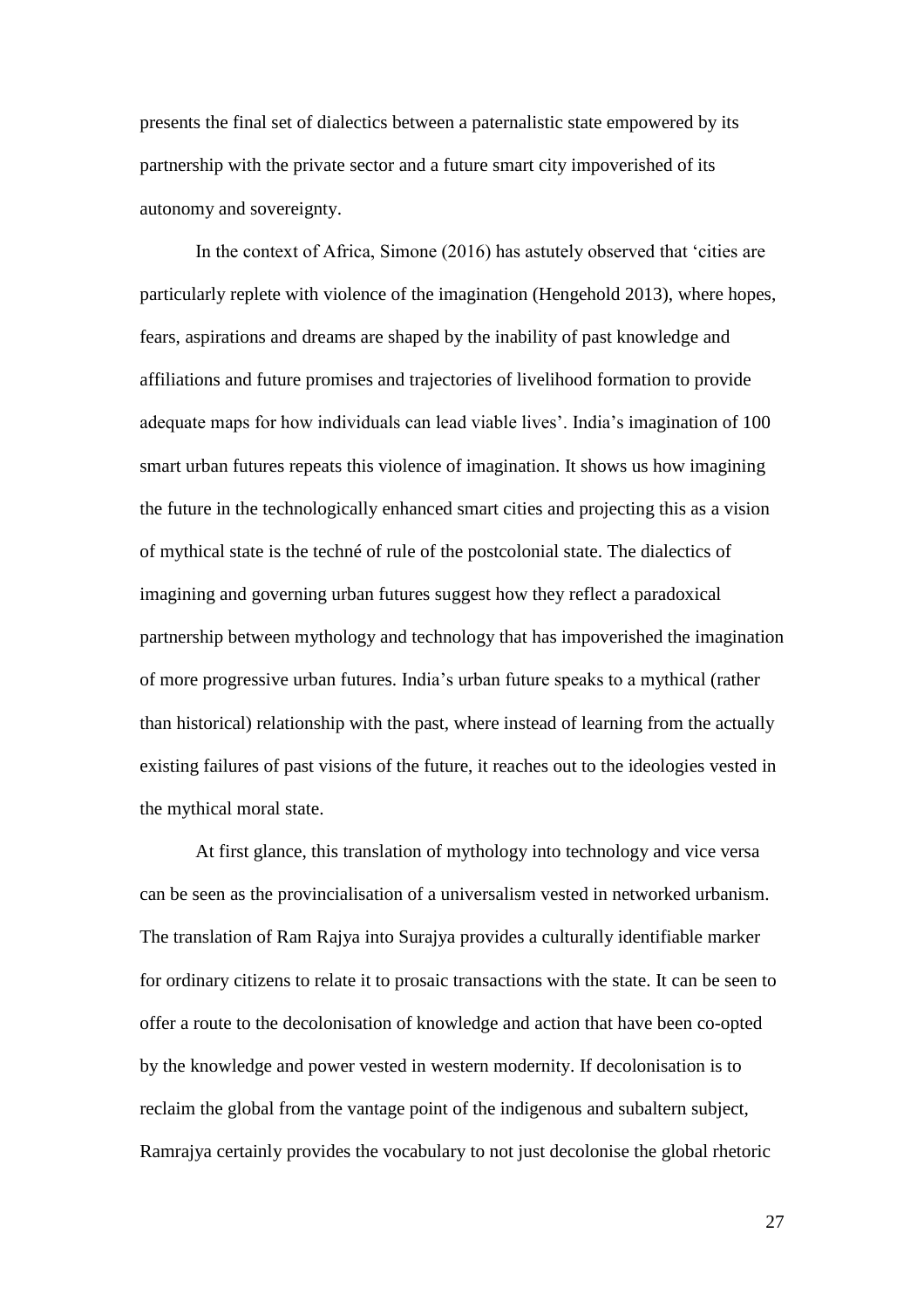on smart cities, but also the middle-class co-optation of civil society in India. Ramrajya as an idealised state for the masses, ruling with moral honour and justice for all provides the perfect cover for a range of transformations of horizontal and vertical relations between – state and citizen, urban and federal state and between the past and present. It addresses postcolonial anxieties of modernity and development through assertions of moral supremacy and closes down all other questions of justice, rights and social difference.

Understanding smart cities as a futuring practice enables us to rethink what postcolonial urbanism means in the context of India. I suggest that despite claims to rationality, efficiency and linearity, the postcolonial moment in India's urban future is the ambiguousness between rational and mythological futures, between linear and non-linear notions of progress and development, and between singular and multiscalar spaces of futuring. If the speeding up of time is crucial to futuring the urban, postcolonial urbanism can be seen as a spatio-temporality of power and knowledge that is fundamentally about changing relations between past, present and future time. The centrality of time in postcolonial literature is not new but a consideration of the impacts of speed, time and mythology on postcolonial urbanism transforms the ways we analyse the reach and power of urban transformations driven by smart cities. I have suggested that this transformation is not just spatial or scalar but radically and fundamentally about imagining and governing postcolonial time in shaping our understandings of history, subjectivity, morality and modernity. It has not been possible in this paper to address how the postcolonial time of imagining and governing smart cities impacts on everyday subaltern futuring by those outside the social, political and legal margins of the city and its futures. The geopolitical imaginations of futures among subaltern groups are often a crucial complement to the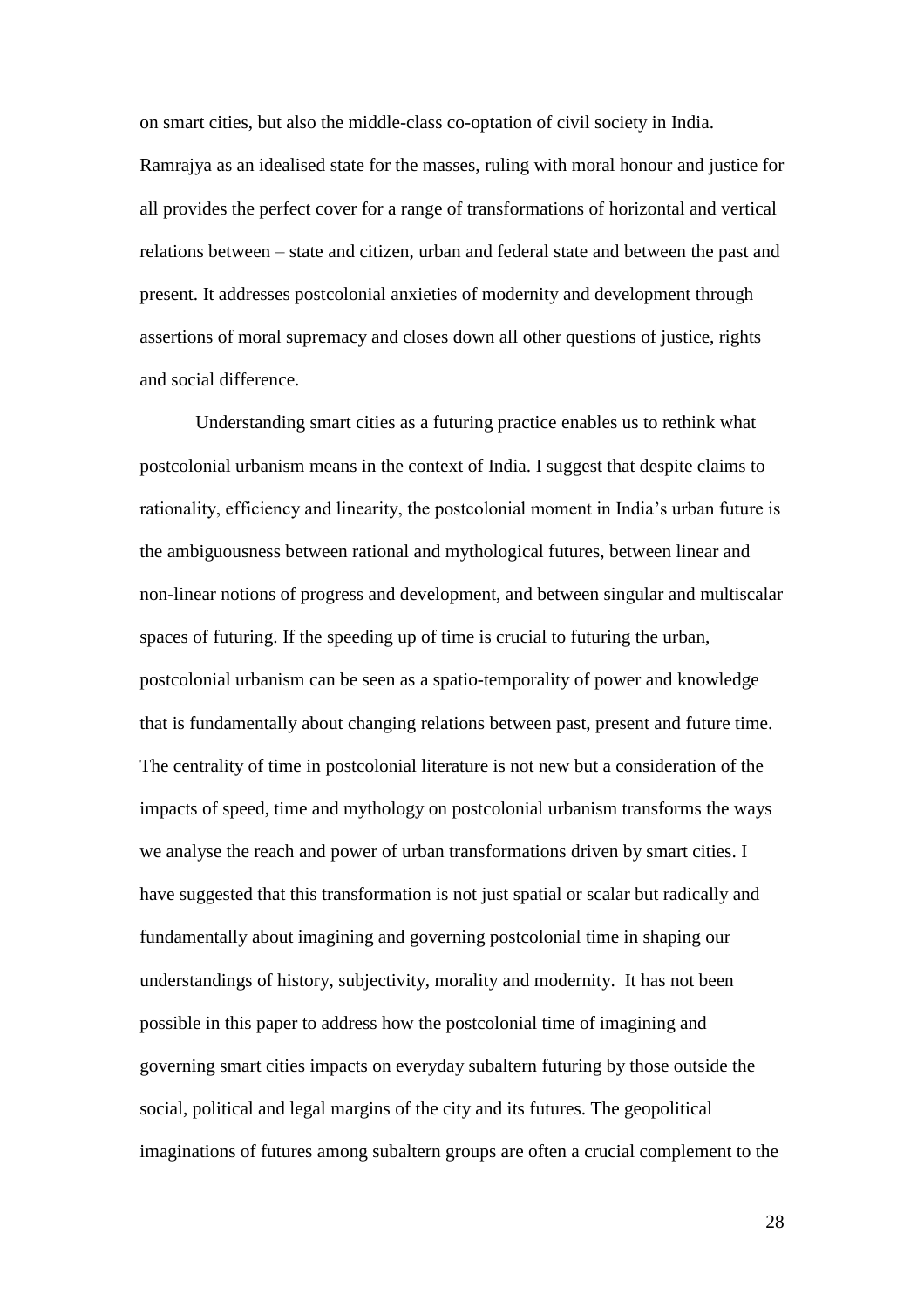mythologies of technology and speed. As postcolonial time is expanded to bolster mythical visions of 'popular sovereignty' what is missing is a simultaneous 'translation into an effective challenge to the structural foundations of socio-economic and political domination'. The laws and policies brought about to materialise smart cities, have supported the co-optation of urban autonomy through the colonisation of and with postcolonial time.

The dialectics between mythology and technology in imagining and governing the smart city suggests that postcolonial urbanism can also be seen as a rescaling of postcolonial time in the future city. This means seeing time as inherently spatial in postcolonial urbanism. The 'ancient future' of mythical nationhood and its rescaling in the technological futures of the smart city highlights the ironies of imagining nationhood in the city by withdrawing urban power and autonomy in its governance. The scalar and spatial nature of postcolonial time means that its speed is relative to the ways that past, present and future is imagined and governed at different scales and spaces.

Rethinking the parameters of postcolonial urbanism through time highlights the faultlines of India's urban age that seeks to speed up the future through technology and authenticate this through a mythical nationhood. While the extent of proliferation of mythologies of Ramrajya in smart city policy circles might be subject to debate, what is clear however is that any notion of a single technological future is insufficient for understanding the actually existing present. Futuring is not only about an imaginary, its crucially about how this imaginary is used to justify and legitimise control over the present. What it tries to obscure in this process is its own muddling through, of vast manifestations of trial and error, incomplete calculations, and halfbaked solutions (Datta, 2018). Thus governance of the smart city also means the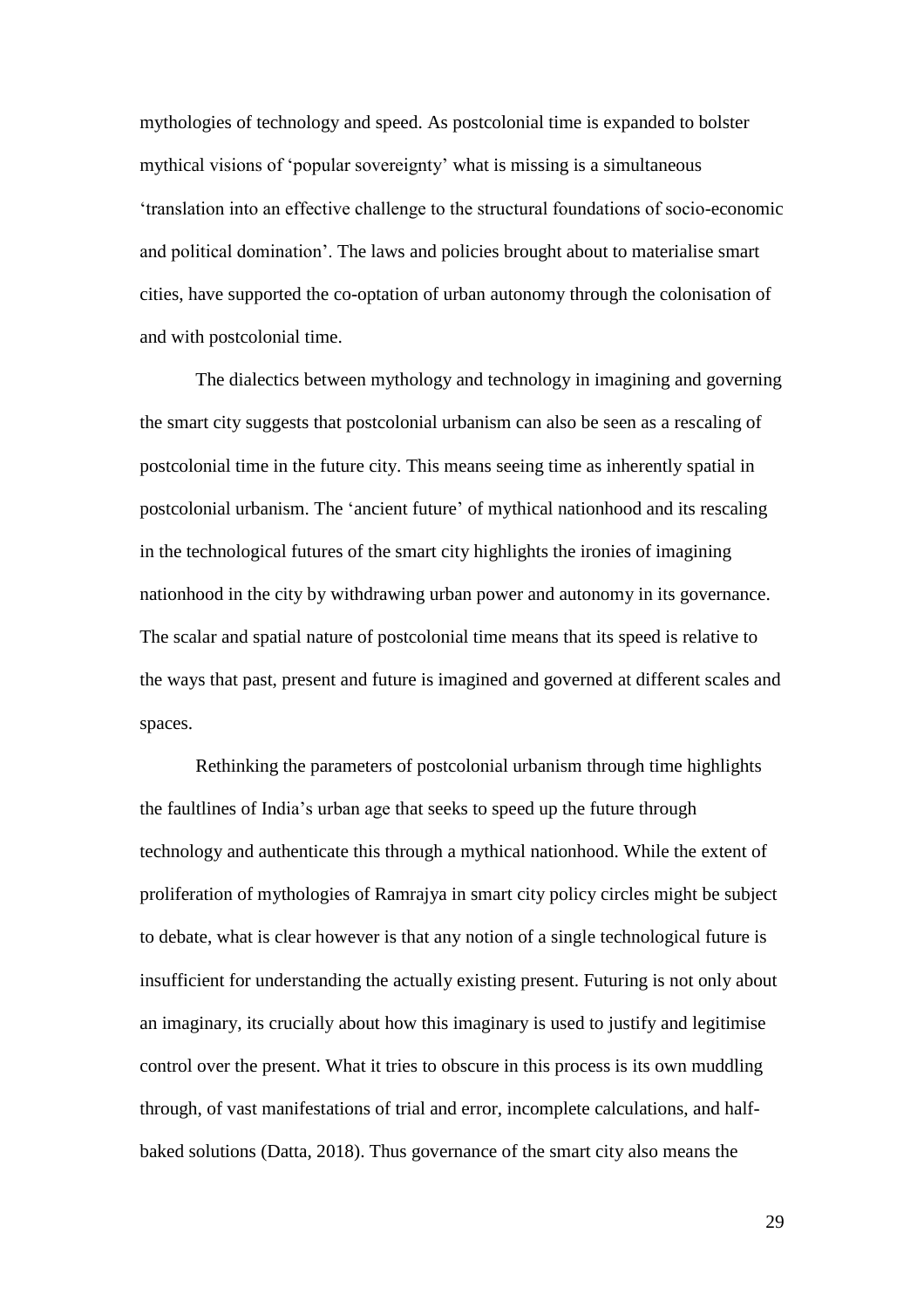governance of the nature of time conceived during its inception as the speeding up via technology unbound. Speeding up entails the demonstration of a façade of governing the duration of present time so that the coming of the 'future' smart city may be strategically monitored. It means acknowledging that while there is a wider debate in postcolonial urbanism around politicizing the present, any attempts to do so also inherently embodies a politics of the future.

#### **Acknowledgements**

This paper has been facilitated by funding from the Arts and Humanities Research Council [PI ref: AH/N007395/1]. I am grateful to city stakeholders in India for the insights and debates that contributed to this paper. I am also grateful to the three anonymous reviewers and EPD editors for comments and suggestions that have improved this paper.

## **References**

Adam B (2004) *Time*. London: Polity Press.

- Adam B (2008) Future Matters. Futures known, created and minded', 21st Century Society. *Journal of the Academy of Social Sciences* 3(2): 109–224.
- Adam B and Groves C (2007) *Future Matter:. Action, Knowledge, Ethics*. Leiden & Boston: Brill Academic.
- Anderson B (2010) Preemption, precaution, preparedness: Anticipatory action and future geographies. *Progress in Human Geography* 34(6): 777–798.
- Appadurai A (2013) *The Future as Cultural Fact: Essays on the Global Condition*. London: Verso.
- Bell W (1999) The sociology of the future and the future of sociology. *International Review of Sociology* 9(3): 295–310.
- Bilimoria P (2006) The Pseudosecularisation of Hindutva and its campaign for uniform civil code. *Nidan* 18.
- Braun B (2014) A New Urban Dispositif? Governing Life in an Age of Climate Change. *EPD: Society and Space* 32(1): 49–64.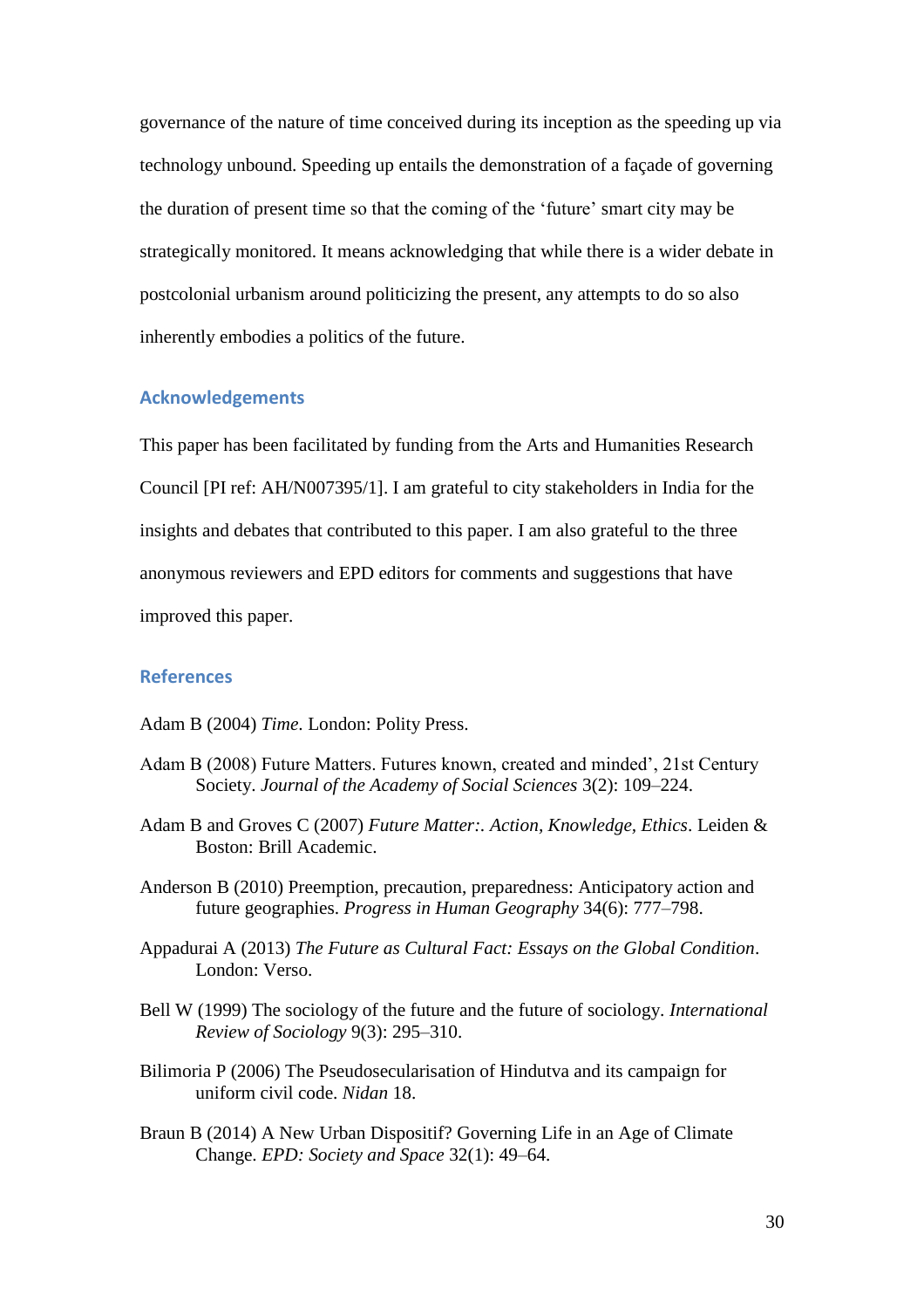- Brenner N (ed.) (2014) *Implosions/Explosions Towards a Study of Planetary Urbanization*. Berlin: Jovis.
- Brenner N and Schmid C (2015) Towards a new epistemology of the urban? *City* 19(2–3): 151–182.
- Cardullo P and Kitchin R (2017) Being a 'citizen' in the smart city: Up and down the scaffold of smart citizen participation. *SocArXiv*. DOI: 10.17605/OSF.IO/V24JN.
- Chakrabarty D (2000) *Provincializing Europe: Postcolonial Thought and Historical Difference*. Princeton University Press.
- Chatterjee P (2004) *The Politics of the Governed: Reflections on Popular Politics in Most of the World*. New York: Columbia University Press.
- Comaroff J and Comaroff JL (2006) *Law and Disorder in the Postcolony*. Chicago: University of Chicago Press.
- Corbridge S, Williams G, Srivastava MK, et al. (2005) Governance. In: *Seeing the state: governance and governmentality in India.* Cambridge UK: Cambridge University Press, pp. 151–187.
- D Asher Ghertner (2014) India's Urban Revolution: Geographies of Displacement beyond Gentrification. *Environment and Planning A* 46(7): 1554–1571. DOI: 10.1068/a46288.
- Dasgupta S (2015) *BITS of Belonging: Information Technology, Water, and Neoliberal Governance in India*. Temple University Press.
- Datta A (2015) New Urban Utopias of Postcolonial India: Entrepreneurial urbanization in Dholera smart city, Gujarat. *Dialogues in Human Geography* 5(1): 3–22.
- Datta A (2017) Introduction: Fast cities in an urban age. In: Shaban A and Datta, Ayona (eds) *Mega-Urbanization in the Global South: Fast Cities and New Urban Utopias of the Global South*. London: Routledge, pp. 1–27.
- Datta A (2018) The 'digital turn' in postcolonial urbanism: Smart citizenship in the making of India's 100 smart cities. *Transactions of the IBG*. DOI: 10.1111/tran.12225.
- Ganguly K (2004) Temporality and the postcolonial critique. In: Lazarus N (ed.) *The Cambridge Companion to Postcolonial Literary Studies*. Cambridge University Press, pp. 162–182.
- GoI (2015) *Smart City Mission Statement and Guidelines*. New Delhi, India: Ministry of Urban Development, Government of India. Available at: https://smartnet.niua.org/content/2dae72ca-e25b-4575-8302-93e8f93b6bf6 (accessed 22 December 2017).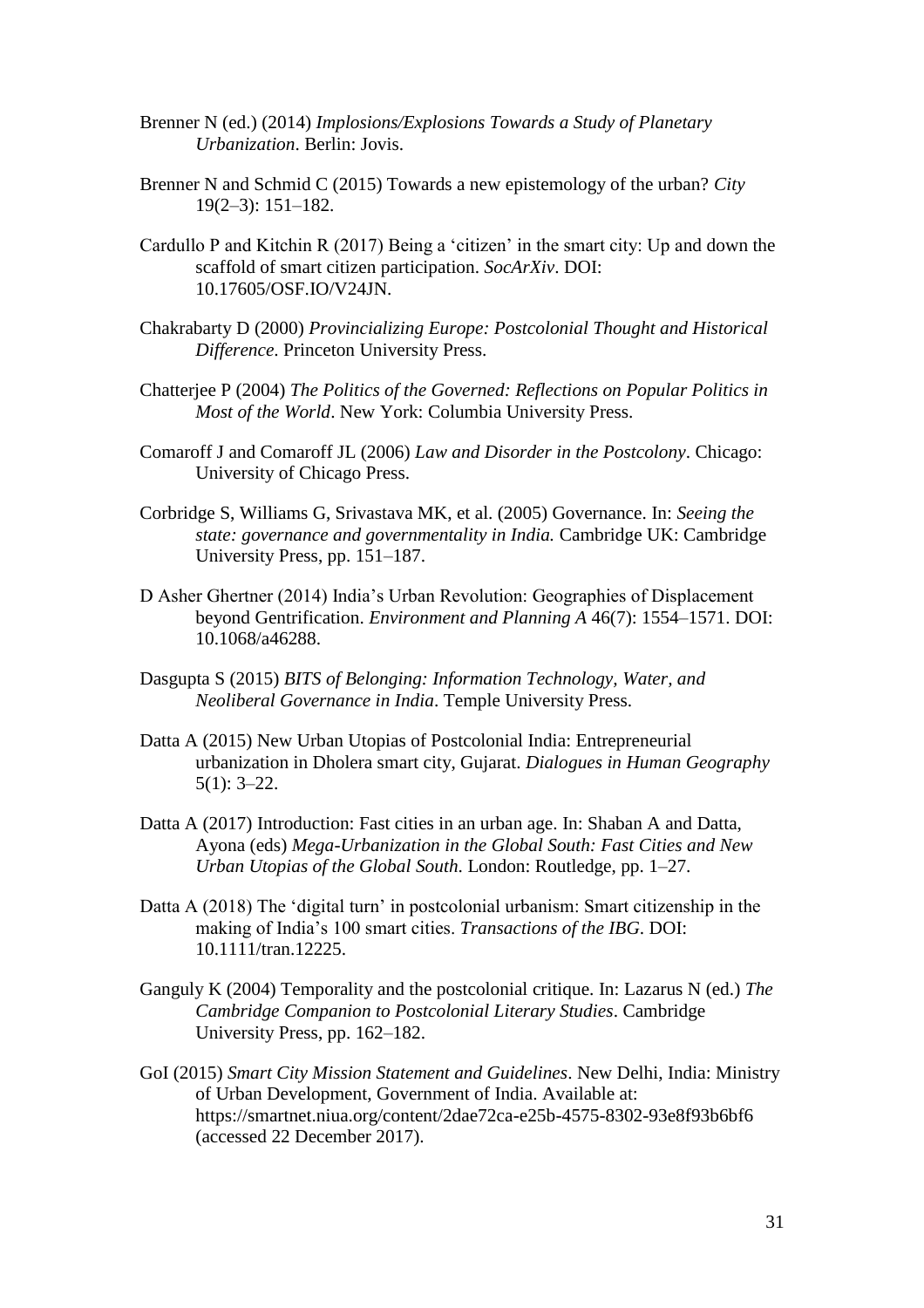- Goldman M (2011) Speculative Urbanism and the Making of the Next World City. *International Journal for Urban and Regional Research* 35(3): 555–581.
- Gurumurthy A, Chami N and Thomas S (2016) Unpacking Digital India: A Feminist Commentary on Policy Agendas in the Digital Moment. *Journal of Information Policy* 6: 371–402. DOI: 10.5325/jinfopoli.6.2016.0371.
- Hansen TB and Stepputat F (eds) (2001) *States of Imagination: Ethnographic Explorations of the Postcolonial State*. Duke University Press.
- Hoelscher K (2016) The evolution of the smart cities agenda in India. *International Area Studies Review* 19(1): 28–44.
- Kaviraj S (2005) On The Enchantment of the State: Indian Thought on the Role of the State in the Narrative of Modernity. *European Journal of Sociology* 46(2): 263–296.
- Kitchin R (2017) The timescape of smart cities. *SocArXiv*. DOI: 10.17605/OSF.IO/Y4E8P.
- Krishna S (1992) Oppressive Past and Desired Futures: Reimagining India. *Futures*: 858–866.
- McCann E and Ward K (2011) *Mobile Urbanism: Cities and Policymaking in the Global Age*. U of Minnesota Press.
- McKinsey Global Institute (2010) India's Urban Awakening: Building Inclusive Cities, Sustaining Economic Growth. McKinsey Global Institute.
- Merrifield A (2013) *The Politics of the Encounter: Urban Theory and Protest Under Planetary Urbanization*. University of Georgia Press.
- Ministry of Urban Development, GoI (2017) What is Smart City: SMART CITIES MISSION, Government of India. Available at: http://smartcities.gov.in/content/innerpage/what-is-smart-city.php (accessed 11 July 2018).
- *MyGov.in* (n.d.) MyGov: A Platform for Citizen Engagement towards Good Governance in India. Available at: https://www.mygov.in/ (accessed 8 October 2017).
- Pandey G (2001) *Remembering Partition: Violence, Nationalism and History in India*. Cambridge University Press.
- Raghuram P, Noxolo P and Madge C (2014) Rising Asia and postcolonial geography. *Singapore Journal of Tropical Geography* 35(1): 119–135.
- Robinson J (2003) Postcolonialising Geography: Tactics and Pitfalls. *Singapore Journal of Tropical Geography* 24(3): 273–289.
- Roy A (2009) The 21st-Century Metropolis: New Geographies of Theory. *Regional Studies* 43(6): 819–830. DOI: 10.1080/00343400701809665.